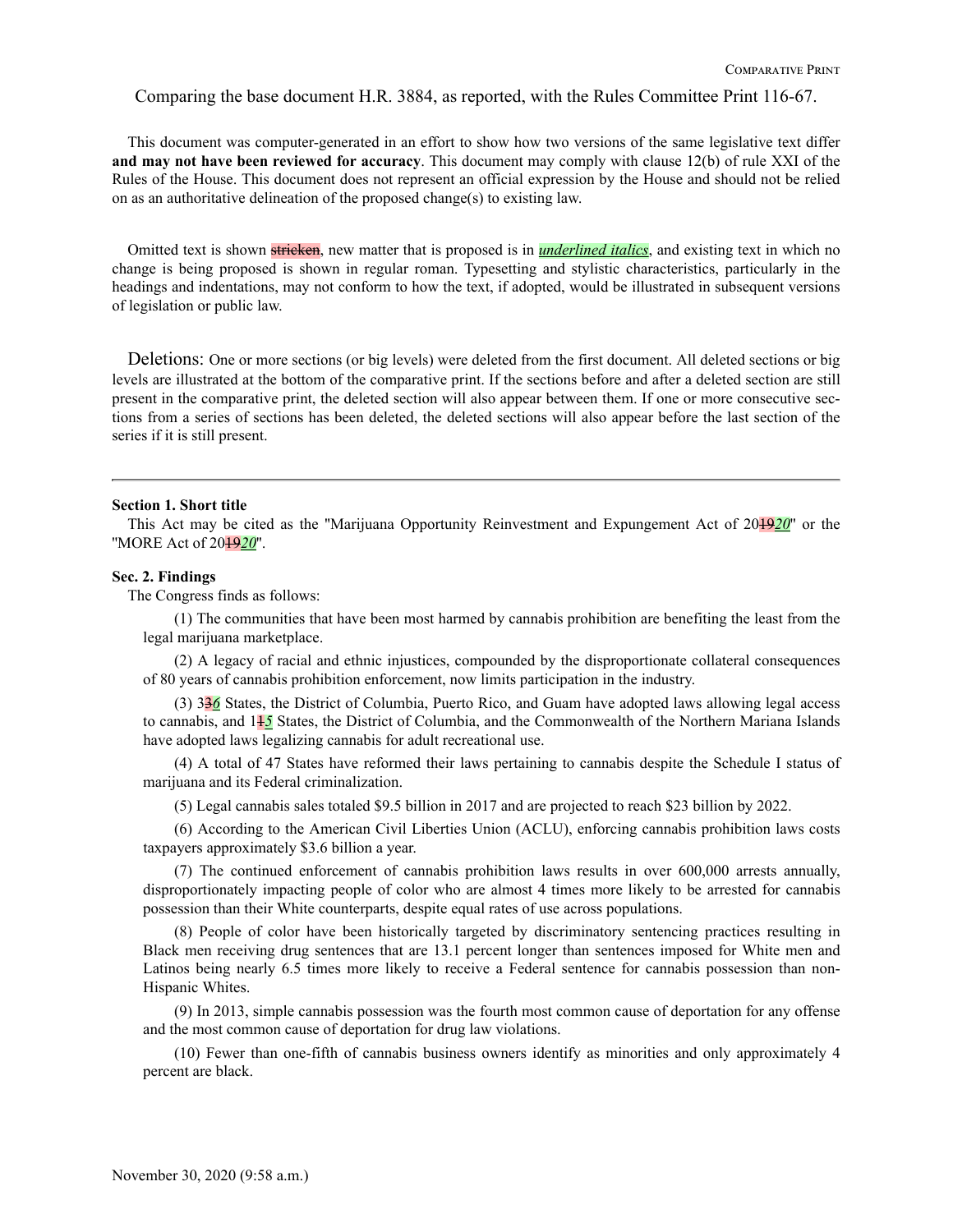(11) Applicants for cannabis licenses are limited by numerous laws, regulations, and exorbitant permit applications, licensing fees, and costs in these States, which can require more than \$700,000.

(12) Historically disproportionate arrest and conviction rates make it particularly difficult for people of color to enter the legal cannabis marketplace, as most States bar these individuals from participating.

(13) Federal law severely limits access to loans and capital for cannabis businesses, disproportionately impacting minority small business owners.

(14) Some States and municipalities have taken proactive steps to mitigate inequalities in the legal cannabis marketplace and ensure equal participation in the industry.

### **Sec. 3. Decriminalization of cannabis**

(a) Cannabis removed from schedule of controlled substances.—

(1) Removal in statute.— Subsection (c) of schedule I of section 202(c) of the Controlled Substances Act (21 U.S.C. 812) is amended—

 $(A)$  by striking " $(10)$  Marihuana."; and

(B) by striking ''(17) Tetrahydrocannabinols, except for tetrahydrocannabinols in hemp (as defined in section 297A of the Agricultural Marketing Act of 1946).''.

(2) Removal from schedule.— Not later than 180 days after the date of the enactment of this Act, the Attorney General shall finalize a rulemaking under section 201(a)(2) removing marihuana and tetrahydrocannabinols from the schedules of controlled substances. M*For the purposes of the Controlled Substances Act, m*arihuana and tetrahydrocannabinols shall each be deemed to be a drug or other substance that does not meet the requirements for inclusion in any schedule. A rulemaking under this paragraph shall be considered to have taken effect as of the date of enactment of this Act for purposes of any offense committed, case pending, conviction entered, and, in the case of a juvenile, any offense committed, case pending, and adjudication of juvenile delinquency entered before, on, or after the date of enactment of this Act.

(b) Conforming amendments to controlled substances act.— The Controlled Substances Act (21 U.S.C. 801 et seq.) is amended—

(1) in section 102(44) (21 U.S.C. 802(44)), by striking ''marihuana,'';

(2) in section 401(b) (21 U.S.C. 841(b))—

 $(A)$  in paragraph  $(1)$ —

 $(i)$  in subparagraph  $(A)$ —

(I) in clause (vi), by inserting ''or'' after the semicolon;

(II) by striking clause (vii); and

(III) by redesignating clause (viii) as clause (vii);

(ii) in subparagraph (B)—

(I) in clause (vi), by inserting ''or'' after the semicolon;

(II) by striking clause (vii); and

(III) by redesignating clause (viii) as clause (vii);

(iii) in subparagraph  $(C)$ , in the first sentence, by striking "subparagraphs  $(A)$ ,  $(B)$ , and  $(D)$ " and inserting ''subparagraphs (A) and (B)'';

(iv) by striking subparagraph (D);

(v) by redesignating subparagraph (E) as subparagraph (D); and

(vi) in subparagraph  $(D)(i)$ , as so redesignated, by striking "subparagraphs  $(C)$  and  $(D)$ " and inserting ''subparagraph (C)'';

(B) by striking paragraph (4); and

(C) by redesignating paragraphs (5), (6), and (7) as paragraphs (4), (5), and (6), respectively;

(3) in section  $402(c)(2)(B)$  (21 U.S.C.  $842(c)(2)(B)$ ), by striking ", marihuana,";

(4) in section  $403(d)(1)$  (21 U.S.C.  $843(d)(1)$ ), by striking ", marihuana,";

(5) in section  $418(a)$  (21 U.S.C.  $859(a)$ ), by striking the last sentence;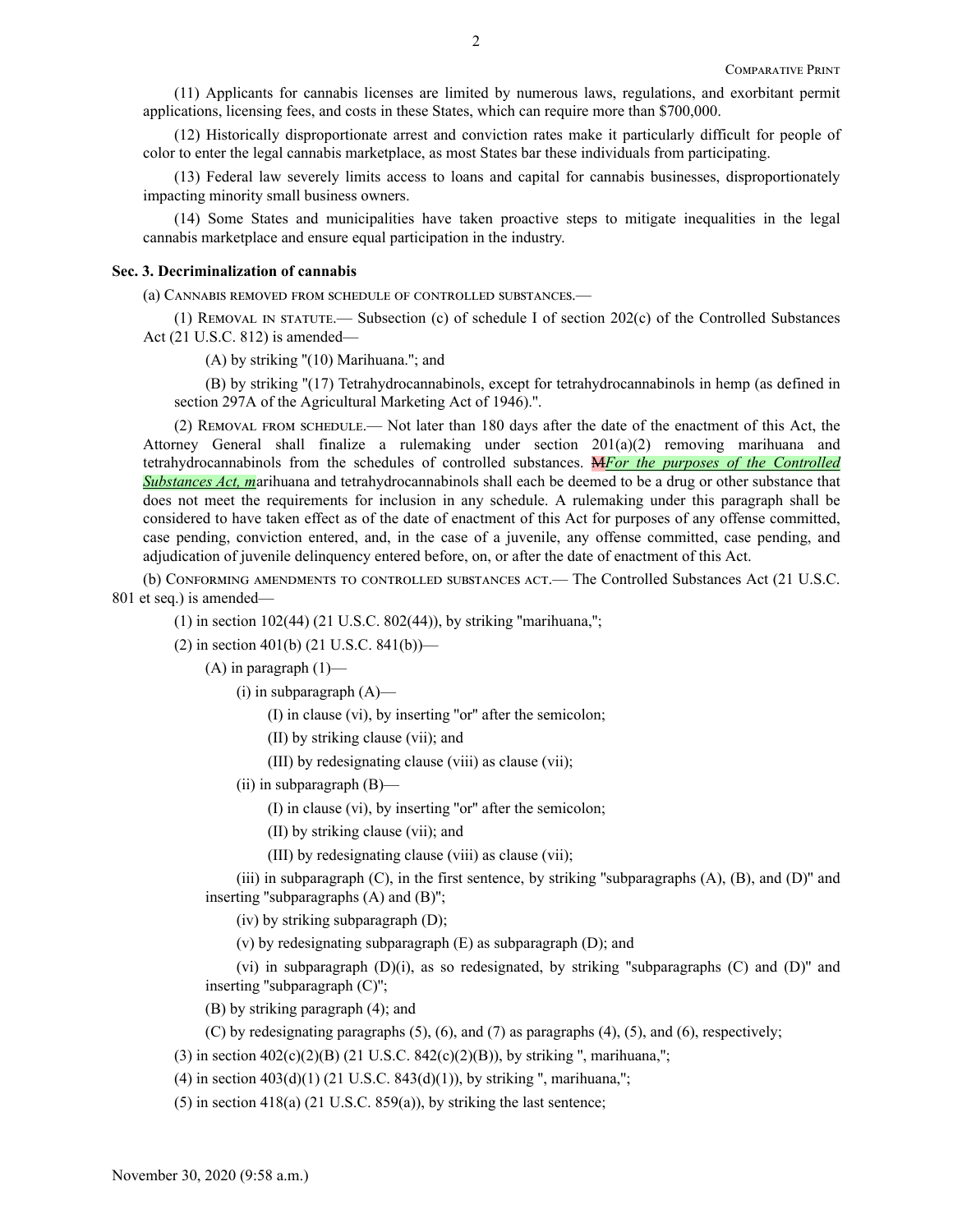(6) in section 419(a) (21 U.S.C. 860(a)), by striking the last sentence;

(7) in section 422(d) (21 U.S.C. 863(d))—

(A) in the matter preceding paragraph (1), by striking ''marijuana,''; and

(B) in paragraph (5), by striking '', such as a marihuana cigarette,''; and

(8) in section 516(d) (21 U.S.C. 886(d)), by striking "section 401(b)(6)" each place the term appears and inserting "section  $401(b)(5)$ ".

(c) Other conforming amendments.—

(1) National forest system drug control act of 1986.— The National Forest System Drug Control Act of 1986 (16 U.S.C. 559b et seq.) is amended—

(A) in section 15002(a) (16 U.S.C. 559b(a)) by striking ''marijuana and other'';

(B) in section 15003(2) (16 U.S.C. 559c(2)) by striking ''marijuana and other''; and

(C) in section 15004(2) (16 U.S.C. 559d(2)) by striking ''marijuana and other''.

(2) Interception of communications.— Section 2516 of title 18, United States Code, is amended—

 $(A)$  in subsection  $(1)(e)$ , by striking "marihuana,"; and

(B) in subsection (2) by striking ''marihuana''.

*(3)FMCSA provisions.—*

*(A)Conforming amendment.—Section 31301(5) of title 49, United States Code, is amended by striking ''section 31306,'' and inserting ''sections 31306, 31306a, and subsections (b) and (c) of section 31310,''.*

*(B)Definition.—Section 31306(a) of title 49, United States Code, is amended—*

*(i)by striking ''means any substance'' and inserting the following: means—*

*''(A)any substance''; and*

*(ii)by striking the period at the end and inserting ; and*

*''(B)any substance not covered under subparagraph (A) that was a substance under such section as of December 1, 2018, and specified by the Secretary of Transportation.''.*

*(C)Disqualifications.—*

*Section 31310(b) of title 49, United States Code, is amended by adding at the end the following:*

*''(3)In this subsection and subsection (c), the term 'controlled substance' has the meaning given such term in section 31306(a).''.*

*(4)FAA provisions.—Section 45101 of title 49, United States Code, is amended—*

*(A)by striking ''means any substance'' and inserting the following: means—*

*''(A)any substance''; and*

*(B)by striking the period at the end and inserting ; and*

*''(B)any substance not covered under subparagraph (A) that was a substance under such section as of December 1, 2018, and specified by the Secretary of Transportation.''.*

*(5)FRA provisions.—Section 20140(a) of title 49, United States Code, is amended—*

*(A)by striking ''means any substance'' and inserting the following: means—*

*''(A)any substance''; and*

*(B)by striking the period at the end and inserting ; and*

*''(B)any substance not covered under subparagraph (A) that was a substance under such section as of December 1, 2018, and specified by the Secretary of Transportation.''.*

*(6)FTA provisions.—Section 5331(a)(1) of title 49, United States Code, is amended—*

*(A)by striking ''means any substance'' and inserting the following: means—*

*''(A)any substance''; and*

*(B)by striking the period at the end and inserting ; and*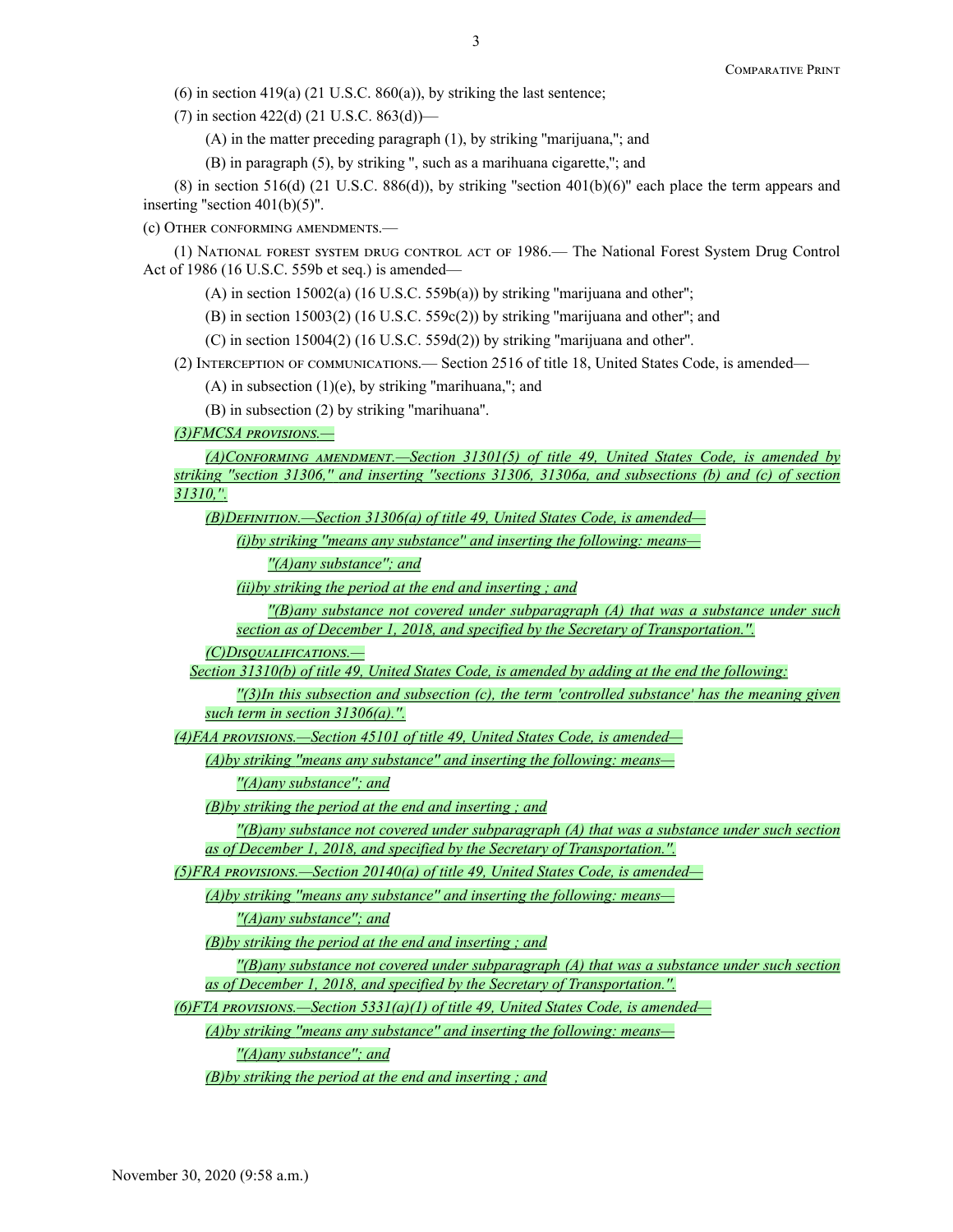*''(B)any substance not covered under subparagraph (A) that was a substance under such section as of December 1, 2018, and whose use the Secretary of Transportation decides has a risk to transportation safety.''.*

(d) Retroactivity.— The amendments made by this section to the Controlled Substances Act (21 U.S.C. 801 et seq.) are retroactive and shall apply to any offense committed, case pending, conviction entered, and, in the case of a juvenile, any offense committed, case pending, or adjudication of juvenile delinquency entered before, on, or after the date of enactment of this Act.

*(e)Effect on other law.—Nothing in this subtitle shall affect or modify—*

*(1)the Federal Food, Drug, and Cosmetic Act (21 U.S.C. 301 et seq.);*

*(2)section 351 of the Public Health Service Act (42 U.S.C. 262); or*

*(3)the authority of the Commissioner of Food and Drugs and the Secretary of Health and Human Services*

*—*

*(A)under—*

*(i)the Federal Food, Drug, and Cosmetic Act (21 U.S. 301 et seq.); or*

*(ii)section 351 of the Public Health Service Act (42 U.S.C. 262); or*

*(B)to promulgate Federal regulations and guidelines that relate to products containing cannabis or cannabis-derived compounds under the Act described in subparagraph (A)(i) or the section described in subparagraph (A)(ii).*

*(f)Public meetings.—Not later than one year after the date of enactment of this Act, the Secretary of Health and Human Services, acting through the Commissioner of Food and Drugs, shall hold not less than one public meeting to address the regulation, safety, manufacturing, product quality, marketing, labeling, and sale of products containing cannabis or cannabis-derived compounds.*

*(g)Special rule for federal employee testing.—*

*Section 503 of the Supplemental Appropriations Act, 1987 (5 U.S.C. 7301 note) is amended by adding at the end the following:*

*''(h)Marijuana.—*

*''(1)Continued testing.—Notwithstanding the Marijuana Opportunity Reinvestment and Expungement Act of 2020 and the amendments made thereby, the Secretary of Health and Human Services may continue to include marijuana for purposes of drug testing of Federal employees subject to this section, Executive Order 12564, or other applicable Federal laws and orders.*

*''(2)Definition.—The term 'marijuana' has the meaning given to the term 'marihuana' in section 102 of the Controlled Substances Act (21 6 U.S.C. 802) on the day before the date of enactment of the Marijuana Opportunity Reinvestment and Expungement Act of 2020.''.*

## **Sec. 4. Demographic data of cannabis business owners and employees**

(a) In general.— The Bureau of Labor Statistics shall regularly compile, maintain, and make public data on the demographics of—

(1) individuals who are business owners in the cannabis industry; and

(2) individuals who are employed in the cannabis industry.

(b) Demographic data.— The data collected under subsection (a) shall include data regarding—

(1) age;

(2) certifications and licenses;

- (3) disability status;
- (4) educational attainment;
- (5) family and marital status;
- (6) nativity;
- (7) race and Hispanic ethnicity;
- (8) school enrollment;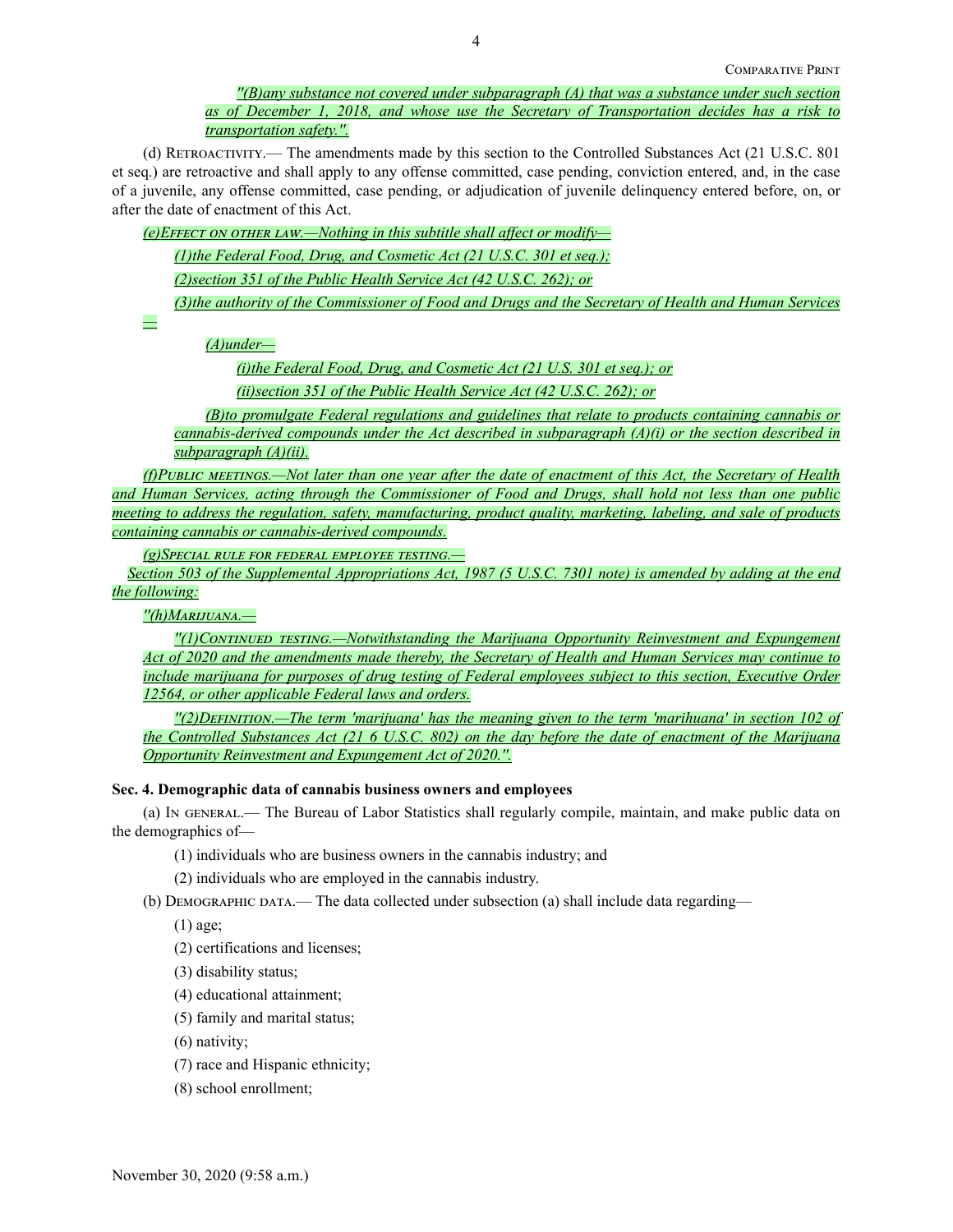(9) veteran status; and

(10) sex.

(c) Confidentiality.— The name, address, and other identifying information of individuals employed in the cannabis industry shall be kept confidential by the Bureau and not be made available to the public.

(d) Definitions.— In this section:

(1) Cannabis.— The term ''cannabis'' means either marijuana or cannabis as defined under the State law authorizing the sale or use of cannabis in which the individual or entity is located.

(2) Cannabis industry.— The term ''cannabis industry'' means an individual or entity that is licensed or permitted under a State or local law to engage in commercial cannabis-related activity.

(3) Owner.— The term ''owner'' means an individual or entity that is defined as an owner under the State or local law where the individual or business is licensed or permitted.

[NOTE-- DELETED : Sec. 5. Creation of Opportunity Trust Fund and imposition of tax on cannabis products]

# *Sec. 5. Creation of Opportunity Trust Fund and imposition of taxes with respect to cannabis products*

*(a) Establishment of trust fund.—*

*Subchapter A of chapter 98 of the Internal Revenue Code of 1986 is amended by adding at the end the following new section:*

*''Sec. 9512. Opportunity Trust Fund*

*''(a) Creation of Trust Fund.— There is established in the Treasury of the United States a trust fund to be known as the 'Opportunity Trust Fund' (referred to in this section as the 'Trust Fund'), consisting of such amounts as may be appropriated or credited to such fund as provided in this section or section 9602(b).*

*''(b) Transfers to Trust Fund.— There are hereby appropriated to the Trust Fund amounts equivalent to the net revenues received in the Treasury from the taxes imposed under chapter 56.*

*''(c) Expenditures.— Amounts in the Trust Fund shall be available, without further appropriation, only as follows:*

*''(1) 50 percent to the Attorney General to carry out section 3052(a) of part OO of the Omnibus Crime Control and Safe Streets Act of 1968.*

*''(2) 10 percent to the Attorney General to carry out section 3052(b) of part OO of the Omnibus Crime Control and Safe Streets Act of 1968.*

*''(3) 20 percent to the Administrator of the Small Business Administration to carry out section 6(b)(1) of the Marijuana Opportunity Reinvestment and Expungement Act of 2020.*

*''(4) 20 percent to the Administrator of the Small Business Administration to carry out section 6(b)(2) of the Marijuana Opportunity Reinvestment and Expungement Act of 2020.''.*

*(b) Cannabis Revenue and Regulation Act.—*

*Subtitle E of the Internal Revenue Code of 1986 is amended by adding at the end the following new chapter:*

# *''Chapter 56— Cannabis Products*

*''SUBCHAPTER A. TAX ON CANNABIS PRODUCTS SUBCHAPTER B. OCCUPATIONAL TAX SUBCHAPTER C. BOND AND PERMITS SUBCHAPTER D. OPERATIONS SUBCHAPTER E. PENALTIES*

*''Subchapter A— Tax on Cannabis Products*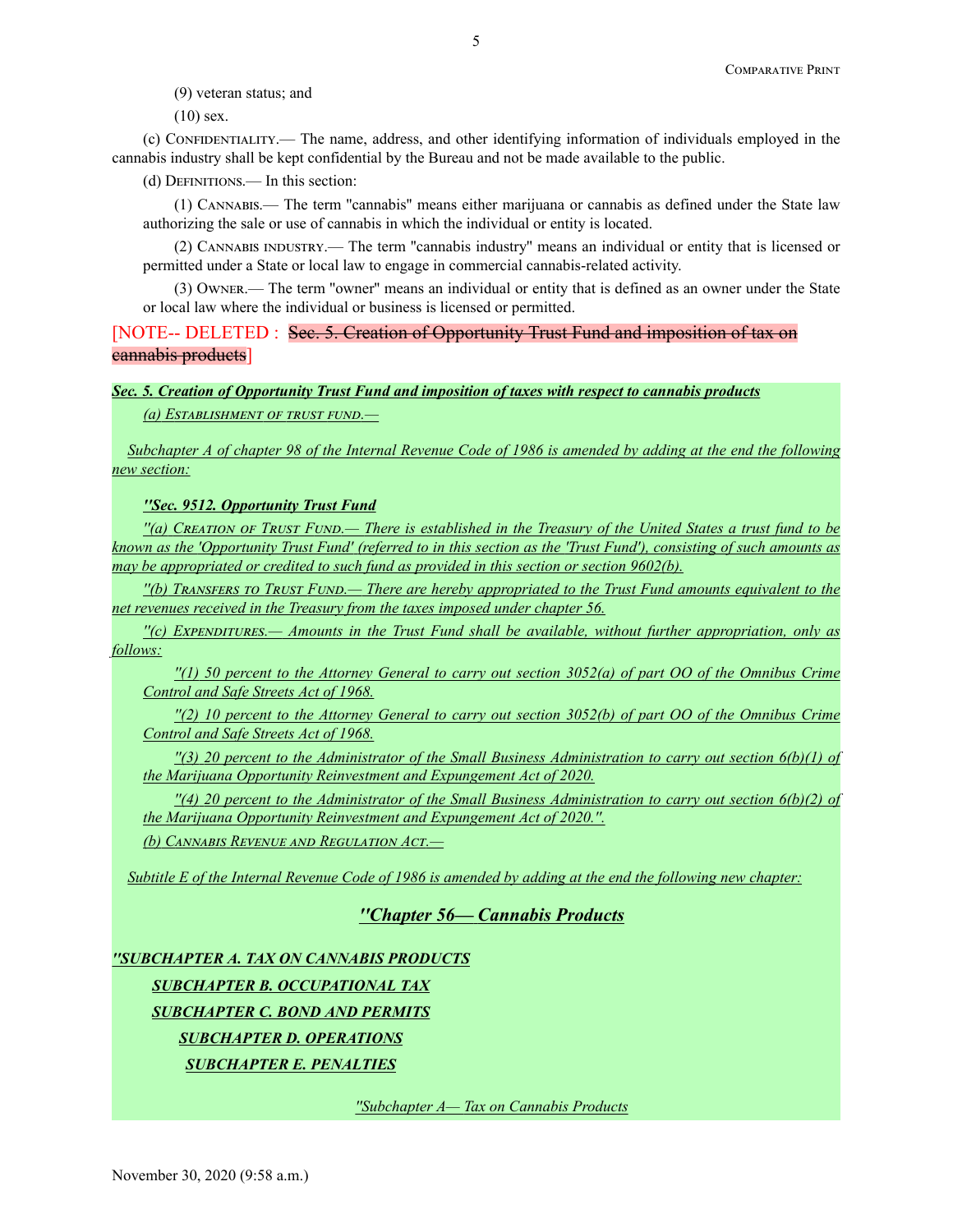*''Sec. 5901. Imposition of tax.*

*Sec. 5902. Definitions.*

*Sec. 5903. Liability and method of payment.*

*Sec. 5904. Exemption from tax; transfers in bond.*

*Sec. 5905. Credit, refund, or drawback of tax.*

### *''Sec. 5901. Imposition of tax*

*''(a) Imposition of tax.— There is hereby imposed on any cannabis product produced in or imported into the United States a tax equal to—*

*''(1) for any such product removed during the first 5 calendar years ending after the date on which this chapter becomes effective, the applicable percentage of such product's removal price, and*

*''(2) for any product removed during any calendar year after the calendar years described in paragraph (1), the applicable equivalent amount.*

*''(b) Applicable percentage.— For purposes of subsection (a)(1), the applicable percentage shall be determined as follows:*

*''(1) For any cannabis product removed during the first 2 calendar years ending after the date on which this chapter becomes effective, 5 percent.*

*''(2) For any cannabis product removed during the calendar year after the last calendar year to which paragraph (1) applies, 6 percent.*

*''(3) For any cannabis product removed during the calendar year after the calendar year to which paragraph (2) applies, 7 percent.*

*''(4) For any cannabis product removed during the calendar year after the calendar year to which paragraph (3) applies, 8 percent.*

*''(c) Applicable equivalent amount.—*

*''(1) In general.— For purposes of subsection (a)(2), the term 'applicable equivalent amount' means, with respect to any cannabis product removed during any calendar year, an amount equal to—*

*''(A) in the case of any cannabis product not described in subparagraph (B), the product of the applicable rate per ounce multiplied by the number of ounces of such product (and a proportionate tax at the like rate on all fractional parts of an ounce of such product), and*

*''(B) in the case of any THC-measurable cannabis product, the product of the applicable rate per gram multiplied by the number of grams of tetrahydrocannabinol in such product (and a proportionate tax at the like rate on all fractional parts of a gram of tetrahydrocannabinol in such product).*

*''(2) Applicable rates.—*

*''(A) In general.— For purposes of paragraph (1)(A), the term 'applicable rate per ounce' means, with respect to any cannabis product removed during any calendar year, 8 percent of the prevailing sales price of cannabis flowers sold in the United States during the 12-month period ending one calendar quarter before such calendar year, expressed on a per ounce basis, as determined by the Secretary.*

*''(B) THC-measurable cannabis products.— For purposes of paragraph (1)(B), the term 'applicable rate per gram' means, with respect to any cannabis product removed during any calendar year, 8 percent of the prevailing sales price of tetrahydrocannabinol sold in the United States during the 12 month period ending one calendar quarter before such calendar year, expressed on a per gram basis, as determined by the Secretary.*

*''(d) Time of attachment on cannabis products.— The tax under this section shall attach to any cannabis product as soon as such product is in existence as such, whether it be subsequently separated or transferred into any other substance, either in the process of original production or by any subsequent process.*

## *''Sec. 5902. Definitions*

*''(a) Definitions related to cannabis products.— For purposes of this chapter—*

*''(1) Cannabis product.—*

*''(A) In general.— Except as provided in subparagraph (B), the term 'cannabis product' means any article which contains (or consists of) cannabis.*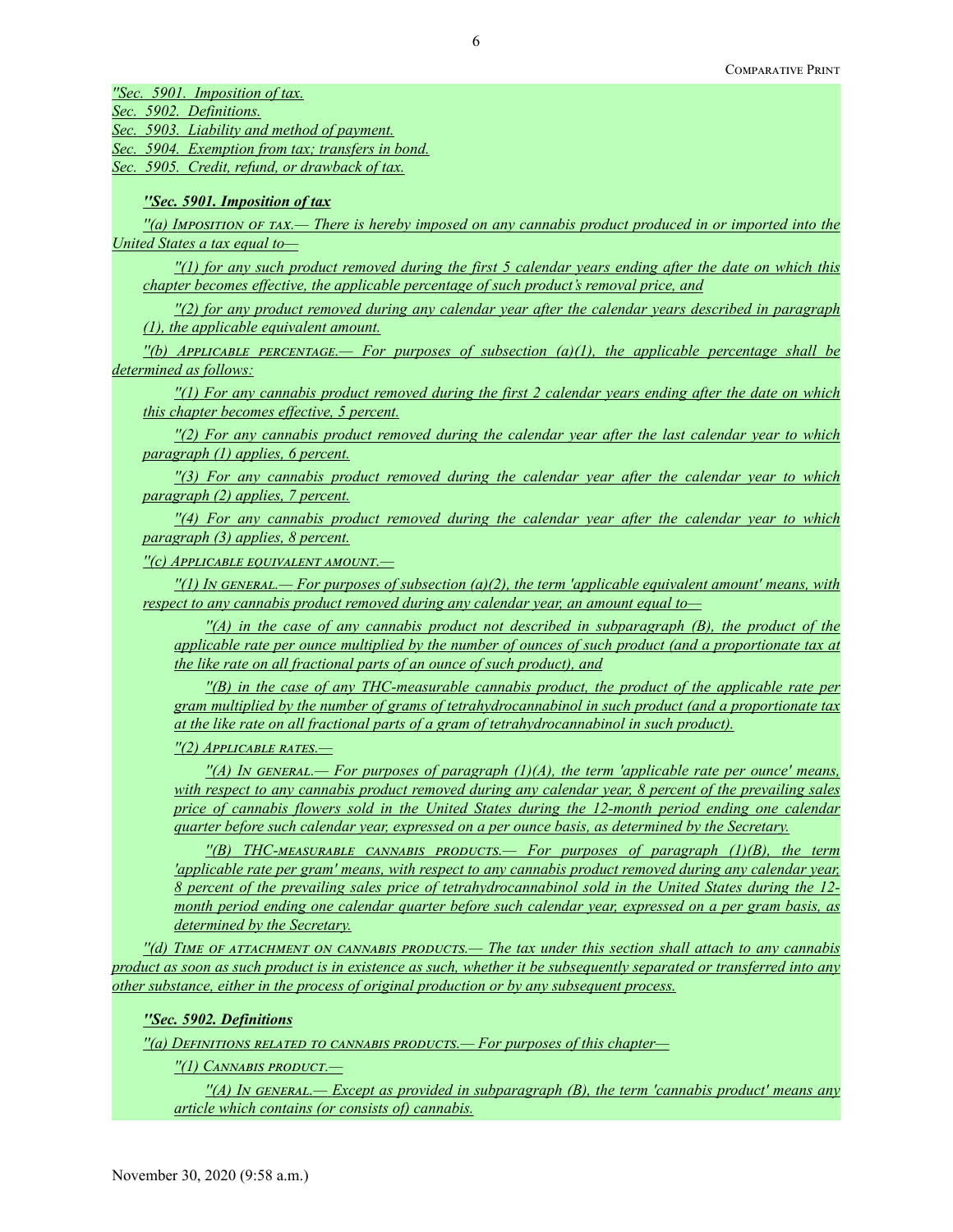*''(B) Exceptions.— The term 'cannabis product' shall not include an FDA-approved article or industrial hemp.*

*''(C) FDA-approved article.— The term 'FDA-approved article' means any article if the producer or importer thereof demonstrates to the satisfaction of the Secretary of Health and Human Services that such article is—*

*''(i) a drug—*

*''(I) that is approved under section 505 of the Federal Food, Drug, and Cosmetic Act or licensed under section 351 of the Public Health Service Act, or*

*''(II) for which an investigational use exemption has been authorized under section 505(i) of the Federal Food, Drug, and Cosmetic Act or under section 351(a) of the Public Health Service Act, or*

*''(ii) a combination product (as described in section 503(g) of the Federal Food, Drug, and Cosmetic Act), the constituent parts of which were approved or cleared under section 505, 510(k), or 515 of such Act.*

*''(D) Industrial hemp.— The term 'industrial hemp' means the plant Cannabis sativa L. and any part of such plant, whether growing or not, with a delta-9 tetrahydrocannabinol concentration of not more than 0.3 percent on a dry weight basis.*

*''(2) THC-measurable cannabis product.— The term 'THC-measurable cannabis product' means any cannabis product—*

*''(A) with respect to which the Secretary has made a determination that the amount of tetrahydrocannabinol in such product can be measured with a high degree of accuracy, or*

*''(B) which is not cannabis flower and the concentration of tetrahydrocannabinol in which is significantly higher than the average such concentration in cannabis flower.*

*''(3) Cannabis.— The term 'cannabis' has the meaning given such term under section 102(16) of the Controlled Substances Act (21 U.S.C. 802(16)).*

*''(b) Definitions related to cannabis enterprises.— For purposes of this chapter—*

*''(1) Cannabis enterprise.— The term 'cannabis enterprise' means a producer, importer, or export warehouse proprietor.*

*''(2) Producer.—*

*''(A) In general.— The term 'producer' means any person who plants, cultivates, harvests, grows, manufactures, produces, compounds, converts, processes, prepares, or packages any cannabis product.*

*''(B) Personal use exception.— Subject to regulation prescribed by the Secretary, the term 'producer' shall not include any individual otherwise described in subparagraph (A) if the only cannabis product described in such subparagraph with respect to such individual is for personal or family use and not for sale.*

*''(3) Importer.— The term 'importer' means any person who—*

*''(A) is in the United States and to whom non-tax-paid cannabis products, produced in a foreign country or a possession of the United States, are shipped or consigned,*

*''(B) removes cannabis products for sale or consumption in the United States from a customs bonded warehouse, or*

*''(C) smuggles or otherwise unlawfully brings any cannabis product into the United States.*

*''(4) Export warehouse proprietor.—*

*''(A) In general.— The term 'export warehouse proprietor' means any person who operates an export warehouse.*

*''(B) Export warehouse.— The term 'export warehouse' means a bonded internal revenue warehouse for the storage of cannabis products, upon which the internal revenue tax has not been paid—*

*''(i) for subsequent shipment to a foreign country or a possession of the United States, or*

*''(ii) for consumption beyond the jurisdiction of the internal revenue laws of the United States.*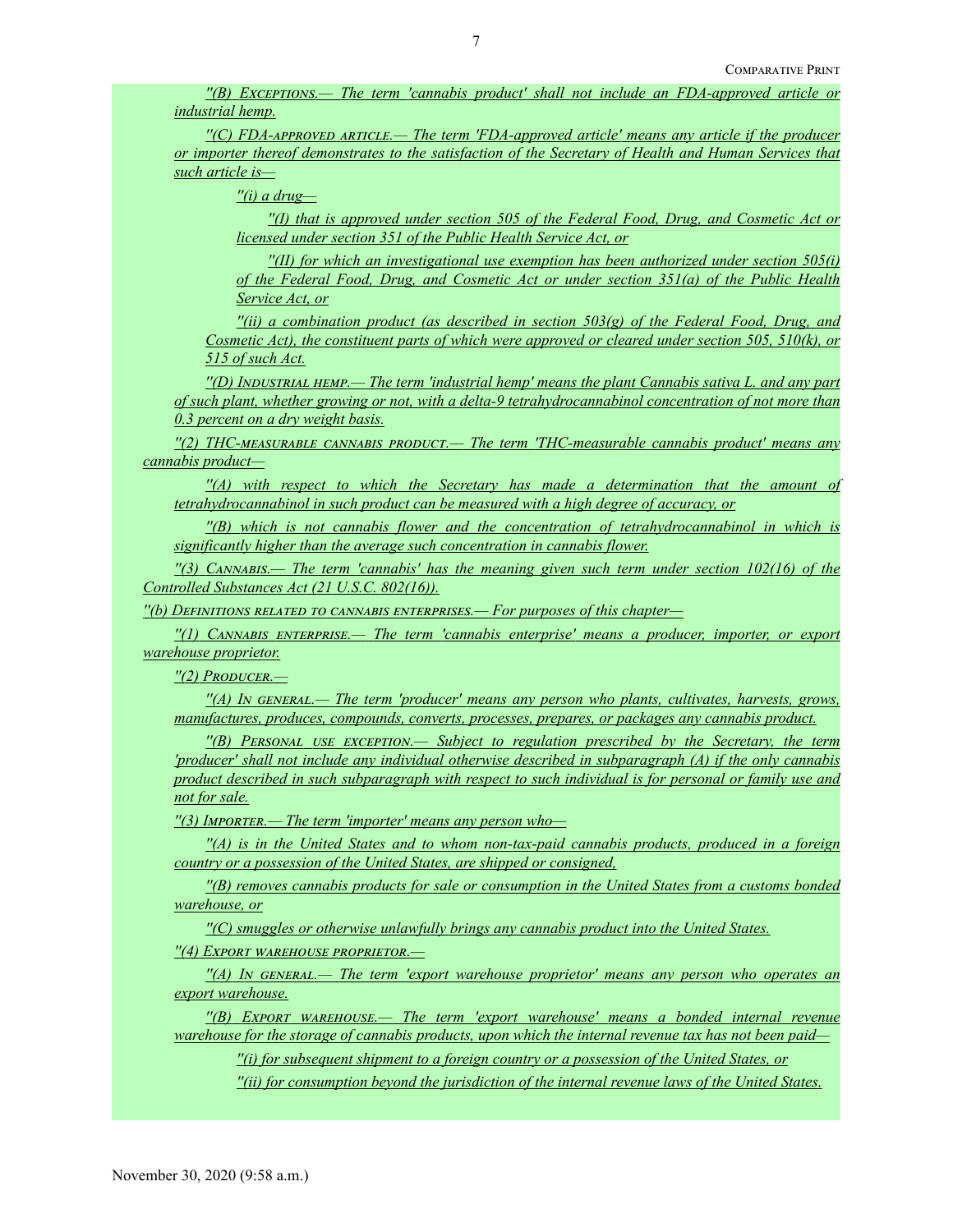*''(5) Cannabis production facility.— The term 'cannabis production facility' means an establishment which is qualified under subchapter C to perform any operation for which such qualification is required under such subchapter.*

*''(c) Other definitions.— For purposes of this chapter—*

*''(1) Produce.— The term 'produce' includes any activity described in subsection (b)(2)(A).*

*''(2) Removal; remove.— The terms 'removal' or 'remove' means—*

*''(A) the transfer of cannabis products from the premises of a producer (or the transfer of such products from the bonded premises of a producer to a non-bonded premises of such producer),*

*''(B) release of such products from customs custody, or*

*''(C) smuggling or other unlawful importation of such products into the United States.*

*''(3) Removal price.— The term 'removal price' means—*

*''(A) except as otherwise provided in this paragraph, the price for which the cannabis product is sold in the sale which occurs in connection with the removal of such product,*

*''(B) in the case of any such sale which is described in section 5903(c), the price determined under such section, and*

*''(C) if there is no sale which occurs in connection with such removal, the price which would be determined under section 5903(c) if such product were sold at a price which cannot be determined.*

### *''Sec. 5903. Liability and method of payment*

### *''(a) Liability for tax.—*

*''(1) Original liability.— The producer or importer of any cannabis product shall be liable for the taxes imposed thereon by section 5901.*

*''(2) Transfer of liability.—*

*''(A) In general.— When cannabis products are transferred, without payment of tax, pursuant to subsection (b) or (c) of section 5904—*

*''(i) except as provided in clause (ii), the transferee shall become liable for the tax upon receipt by the transferee of such articles, and the transferor shall thereupon be relieved of their liability for such tax, and*

*''(ii) in the case of cannabis products which are released in bond from customs custody for transfer to the bonded premises of a producer, the transferee shall become liable for the tax on such articles upon release from customs custody, and the importer shall thereupon be relieved of their liability for such tax.*

*''(B) Returned to bond.— All provisions of this chapter applicable to cannabis products in bond shall be applicable to such articles returned to bond upon withdrawal from the market or returned to bond after previous removal for a tax-exempt purpose.*

## *''(b) Method of payment of tax.—*

*''(1) In general.—*

*''(A) Taxes paid on basis of return.— The taxes imposed by section 5901 shall be paid on the basis of return. The Secretary shall, by regulations, prescribe the period or the event to be covered by such return and the information to be furnished on such return.*

 $\binom{1}{B}$  *Application to transferees.— In the case of any transfer to which subsection (a)(2)(A) applies, the tax under section 5901 on the transferee shall (if not otherwise relieved by reason of a subsequent transfer to which such subsection applies) be imposed with respect to the removal of the cannabis product from the bonded premises of the transferee.*

*''(C) Postponement.— Any postponement under this subsection of the payment of taxes determined at the time of removal shall be conditioned upon the filing of such additional bonds, and upon compliance with such requirements, as the Secretary may prescribe for the protection of the revenue. The Secretary may, by regulations, require payment of tax on the basis of a return prior to removal of the cannabis products where a person defaults in the postponed payment of tax on the basis of a return under this subsection or regulations prescribed thereunder.*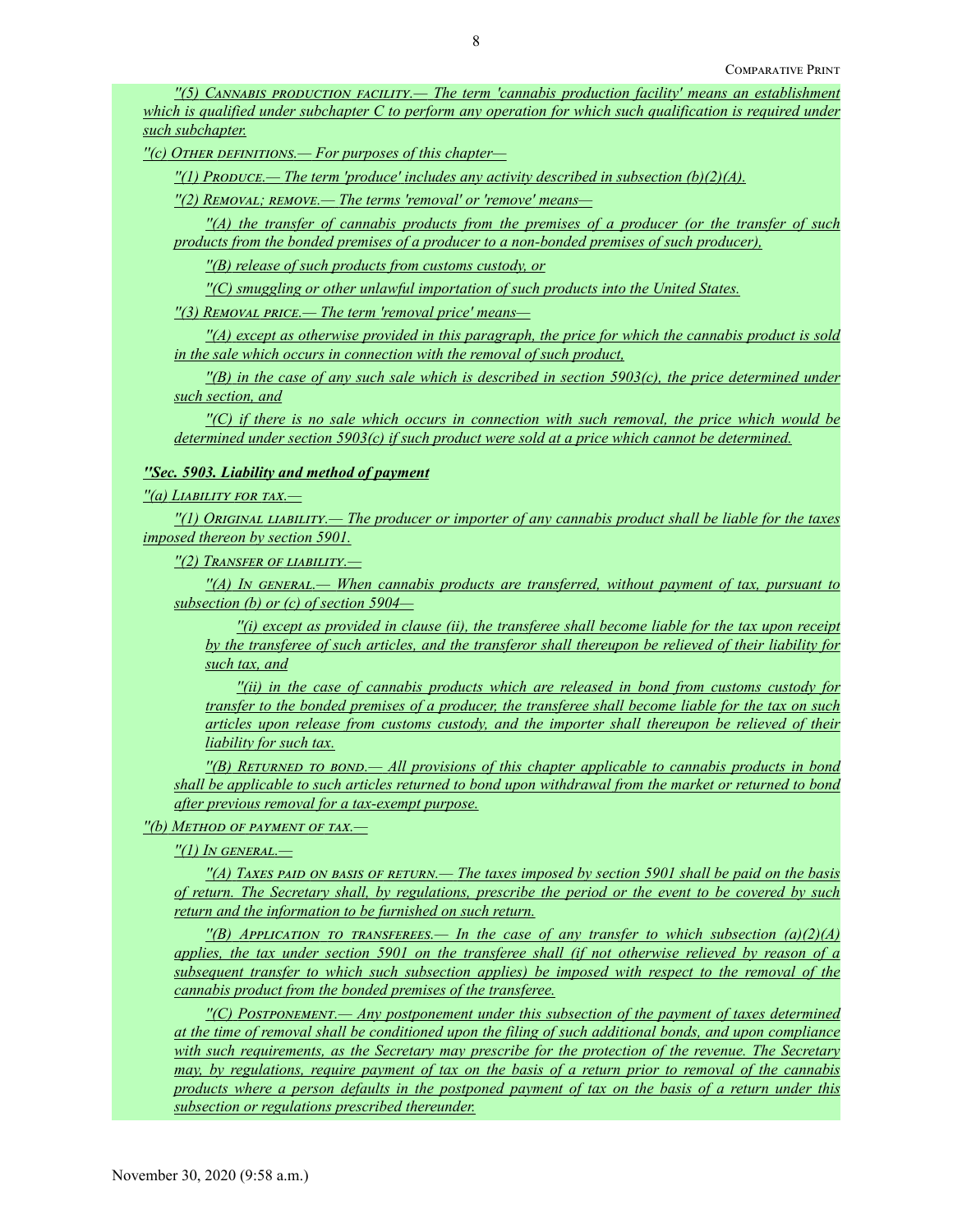*''(D) Administration and penalties.— All administrative and penalty provisions of this title, insofar as applicable, shall apply to any tax imposed by section 5901.*

*''(2) Time for payment of taxes.—*

*''(A) In general.— Except as otherwise provided in this paragraph, in the case of taxes on cannabis products removed during any semimonthly period under bond for deferred payment of tax, the last day for payment of such taxes shall be the 14th day after the last day of such semimonthly period.*

*''(B) Imported articles.— In the case of cannabis products which are imported into the United States, the following provisions shall apply:*

*''(i) In general.— The last day for payment of tax shall be the 14th day after the last day of the semimonthly period during which the article is entered into the customs territory of the United States.*

*''(ii) Special rule for entry of warehousing.— Except as provided in clause (iv), in the case of an entry for warehousing, the last day for payment of tax shall not be later than the 14th day after the last day of the semimonthly period during which the article is removed from the first such warehouse.*

*''(iii) Foreign trade zones.— Except as provided in clause (iv) and in regulations prescribed by the Secretary, articles brought into a foreign trade zone shall, notwithstanding any other provision of law, be treated for purposes of this subsection as if such zone were a single customs warehouse.*

*''(iv) Exception for articles destined for export.— Clauses (ii) and (iii) shall not apply to any article which is shown to the satisfaction of the Secretary to be destined for export.*

*''(C) Cannabis products brought into the United States from Puerto Rico.— In the case of cannabis products which are brought into the United States from Puerto Rico and subject to tax under section 7652, the last day for payment of tax shall be the 14th day after the last day of the semimonthly period during which the article is brought into the United States.*

*''(D) Special rule where due date falls on Saturday, Sunday, or holiday.— Notwithstanding section 7503, if, but for this subparagraph, the due date under this paragraph would fall on a Saturday, Sunday, or a legal holiday (as defined in section 7503), such due date shall be the immediately preceding day which is not a Saturday, Sunday, or such a holiday.*

*''(E) Special rule for unlawfully produced cannabis products.— In the case of any cannabis products produced in the United States at any place other than the premises of a producer that has filed the bond and obtained the permit required under this chapter, tax shall be due and payable immediately upon production.*

*''(3) Payment by electronic fund transfer.— Any person who in any 12-month period, ending December 31, was liable for a gross amount equal to or exceeding \$5,000,000 in taxes imposed on cannabis products by section 5901 (or section 7652) shall pay such taxes during the succeeding calendar year by electronic fund transfer (as defined in section 5061(e)(2)) to a Federal Reserve Bank. Rules similar to the rules of section 5061(e)(3) shall apply to the \$5,000,000 amount specified in the preceding sentence.*

*''(c) Determination of Price.—*

*''(1) Constructive sale price.—*

*''(A) In general.— If an article is sold directly to consumers, sold on consignment, or sold (otherwise than through an arm's length transaction) at less than the fair market price, or if the price for which the article sold cannot be determined, the tax under section 5901(a) shall be computed on the price for which such articles are sold, in the ordinary course of trade, by producers thereof, as determined by the Secretary.*

*''(B) Arm's length.—*

*''(i) In general.— For purposes of this section, a sale is considered to be made under circumstances otherwise than at arm's length if—*

*''(I) the parties are members of the same controlled group, whether or not such control is actually exercised to influence the sale price, or*

*''(II) the parties are members of a family, as defined in section 267(c)(4), or*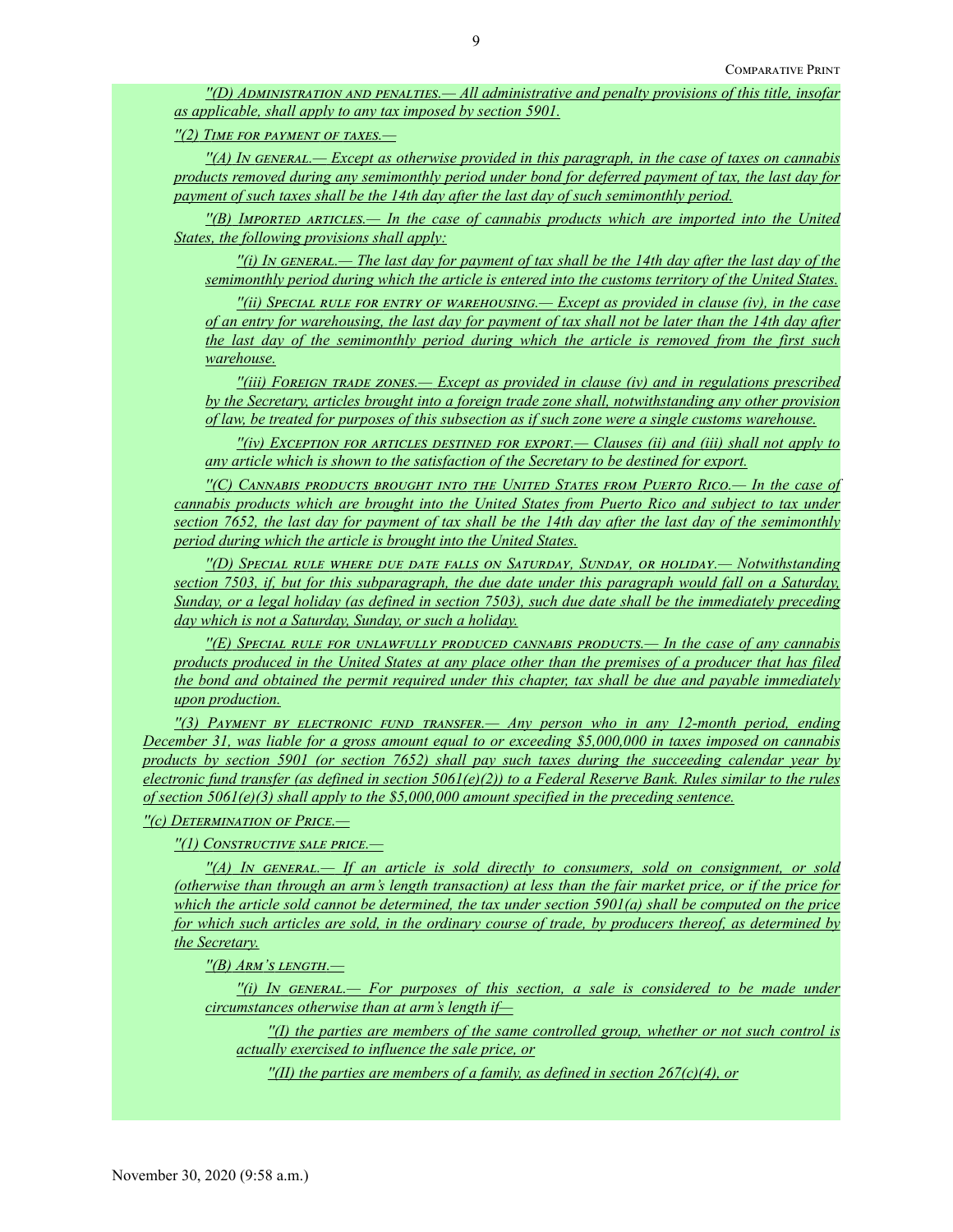*''(III) the sale is made pursuant to special arrangements between a producer and a purchaser.*

*''(ii) Controlled groups.—*

*''(I) In general.— The term 'controlled group' has the meaning given to such term by subsection (a) of section 1563, except that 'more than 50 percent' shall be substituted for 'at least 80 percent' each place it appears in such subsection.*

*''(II) Controlled groups which include nonincorporated persons.— Under regulations prescribed by the Secretary, principles similar to the principles of subclause (I) shall apply to a group of persons under common control where one or more of such persons is not a corporation.*

*''(2) Containers, packing and transportation charges.— In determining, for the purposes of this chapter, the price for which an article is sold, there shall be included any charge for coverings and containers of whatever nature, and any charge incident to placing the article in condition packed ready for shipment, but there shall be excluded the amount of tax imposed by this chapter, whether or not stated as a separate charge. A transportation, delivery, insurance, installation, or other charge (not required by the preceding sentence to be included) shall be excluded from the price only if the amount thereof is established to the satisfaction of the Secretary in accordance with regulations.*

*''(3) Determination of applicable equivalent amounts.— Paragraphs (1) and (2) shall apply for purposes of section 5901(c) only to the extent that the Secretary determines appropriate.*

*''(d) Partial payments and installment accounts.—*

*''(1) Partial payments.— In the case of—*

*''(A) a contract for the sale of an article wherein it is provided that the price shall be paid by installments and title to the article sold does not pass until a future date notwithstanding partial payment by installments,*

*''(B) a conditional sale, or*

*''(C) a chattel mortgage arrangement wherein it is provided that the sales price shall be paid in installments,*

*there shall be paid upon each payment with respect to the article a percentage of such payment equal to the rate of tax in effect on the date such payment is due.*

*''(2) Sales of installment accounts.— If installment accounts, with respect to payments on which tax is being computed as provided in paragraph (1), are sold or otherwise disposed of, then paragraph (1) shall not apply with respect to any subsequent payments on such accounts (other than subsequent payments on returned accounts with respect to which credit or refund is allowable by reason of section 6416(b)(5)), but instead—*

*''(A) there shall be paid an amount equal to the difference between—*

*''(i) the tax previously paid on the payments on such installment accounts, and*

*''(ii) the total tax which would be payable if such installment accounts had not been sold or otherwise disposed of (computed as provided in paragraph (1)), except that*

*''(B) if any such sale is pursuant to the order of, or subject to the approval of, a court of competent jurisdiction in a bankruptcy or insolvency proceeding, the amount computed under subparagraph (A) shall not exceed the sum of the amounts computed by multiplying—*

*''(i) the proportionate share of the amount for which such accounts are sold which is allocable to each unpaid installment payment, by*

*''(ii) the rate of tax under this chapter in effect on the date such unpaid installment payment is or was due.*

*The sum of the amounts payable under this subsection in respect of the sale of any article shall not exceed the total tax.*

*''Sec. 5904. Exemption from tax; transfers in bond*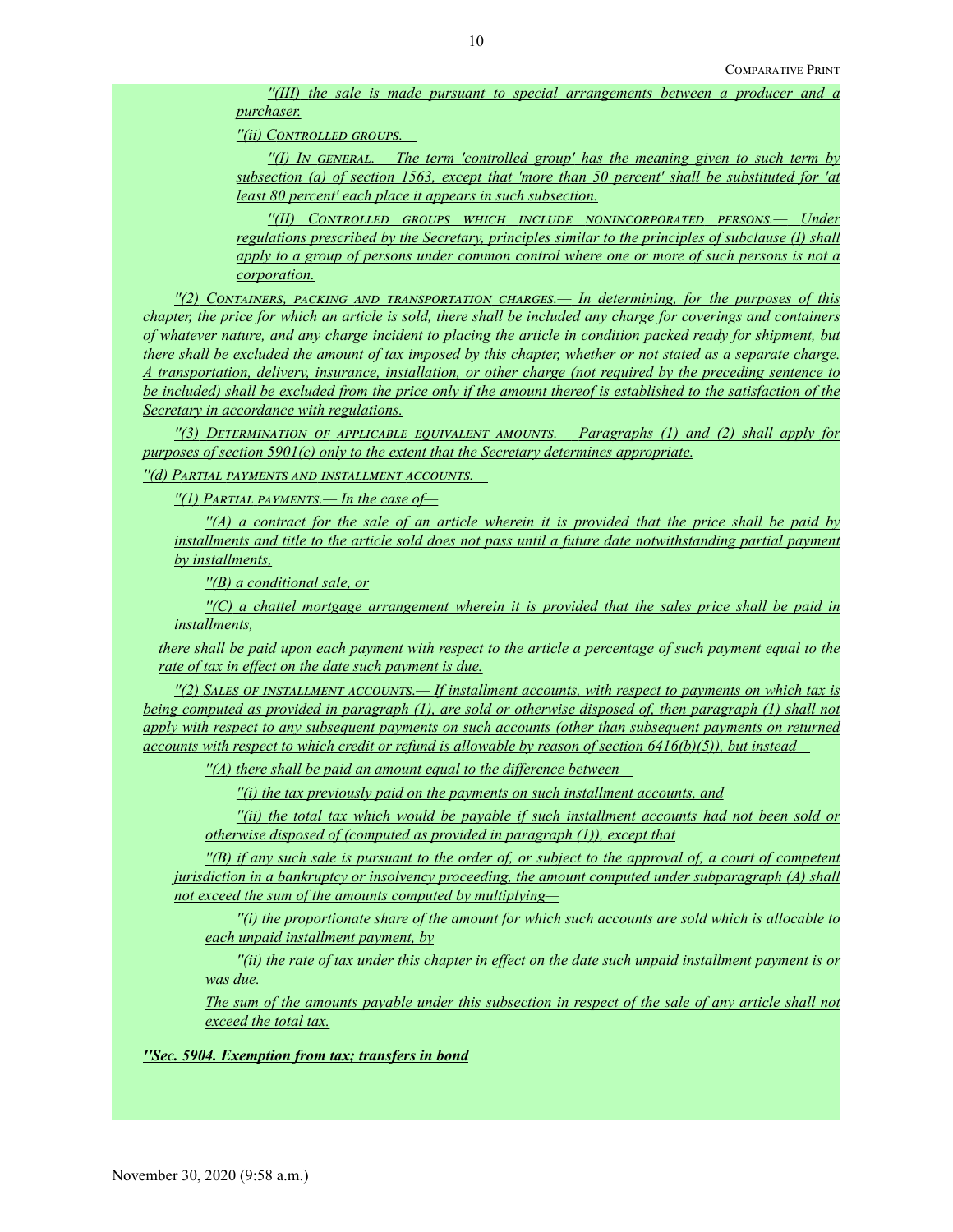*''(a) Exemption from tax.— Cannabis products on which the internal revenue tax has not been paid or determined may, subject to such regulations as the Secretary shall prescribe, be withdrawn from the bonded premises of any producer in approved containers free of tax and not for resale for use—*

*''(1) exclusively in scientific research by a laboratory,*

*''(2) by a proprietor of a cannabis production facility in research, development, or testing (other than consumer testing or other market analysis) of processes, systems, materials, or equipment, relating to cannabis or cannabis operations, under such limitations and conditions as to quantities, use, and accountability as the Secretary may by regulations require for the protection of the revenue, or*

*''(3) by the United States or any governmental agency thereof, any State, any political subdivision of a State, or the District of Columbia, for nonconsumption purposes.*

*''(b) Cannabis products transferred or removed in bond from domestic factories and export warehouses.—*

*''(1) In general.— Subject to such regulations and under such bonds as the Secretary shall prescribe, a producer or export warehouse proprietor may transfer cannabis products, without payment of tax, to the bonded premises of another producer or export warehouse proprietor, or remove such articles, without payment of tax, for shipment to a foreign country or a possession of the United States, or for consumption beyond the jurisdiction of the internal revenue laws of the United States.*

*''(2) Labeling.— Cannabis products may not be transferred or removed under this subsection unless such products bear such marks, labels, or notices as the Secretary shall by regulations prescribe.*

*''(c) Cannabis products released in bond from customs custody.— Cannabis products imported or brought into the United States may be released from customs custody, without payment of tax, for delivery to a producer or export warehouse proprietor if such articles are not put up in packages, in accordance with such regulations and under such bond as the Secretary shall prescribe.*

*''(d) Cannabis products exported and returned.— Cannabis products classifiable under item 9801.00.10 of the Harmonized Tariff Schedule of the United States (relating to duty on certain articles previously exported and returned), as in effect on the date of the enactment of the Marijuana Opportunity Reinvestment and Expungement Act of 2020, may be released from customs custody, without payment of that part of the duty attributable to the internal revenue tax for delivery to the original producer of such cannabis products or to the export warehouse proprietor authorized by such producer to receive such products, in accordance with such regulations and under such bond as the Secretary shall prescribe. Upon such release such products shall be subject to this chapter as if they had not been exported or otherwise removed from internal revenue bond.*

## *''Sec. 5905. Credit, refund, or drawback of tax*

*''(a) Credit or refund.—*

*''(1) In general.— Credit or refund of any tax imposed by this chapter or section 7652 shall be allowed or made (without interest) to the cannabis enterprise on proof satisfactory to the Secretary that the claimant cannabis enterprise has paid the tax on—*

*''(A) cannabis products withdrawn from the market by the claimant, or*

*''(B) such products lost (otherwise than by theft) or destroyed, by fire, casualty, or act of God, while in the possession or ownership of the claimant.*

*''(2) Cannabis products lost or destroyed in bond.—*

*''(A) Extent of loss allowance.— No tax shall be collected in respect of cannabis products lost or destroyed while in bond, except that such tax shall be collected—*

*''(i) in the case of loss by theft, unless the Secretary finds that the theft occurred without connivance, collusion, fraud, or negligence on the part of the proprietor of the cannabis production facility, owner, consignor, consignee, bailee, or carrier, or their employees or agents,*

*''(ii) in the case of voluntary destruction, unless such destruction is carried out as provided in paragraph (3), and*

*''(iii) in the case of an unexplained shortage of cannabis products.*

*''(B) Proof of loss.— In any case in which cannabis products are lost or destroyed, whether by theft or otherwise, the Secretary may require the proprietor of a cannabis production facility or other person*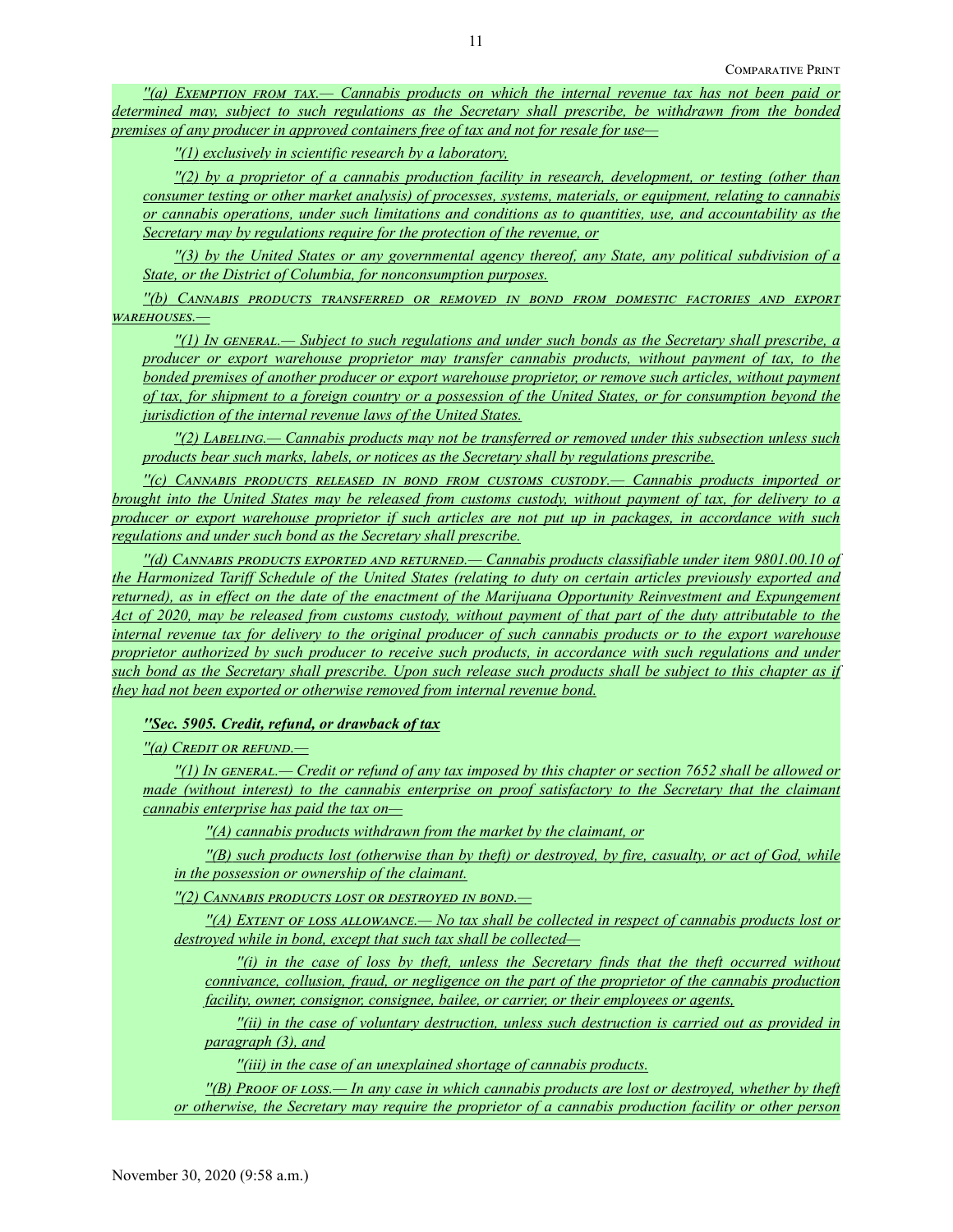*liable for the tax to file a claim for relief from the tax and submit proof as to the cause of such loss. In every case where it appears that the loss was by theft, the burden shall be upon the proprietor of the cannabis production facility or other person responsible for the tax under section 5901 to establish to the satisfaction of the Secretary that such loss did not occur as the result of connivance, collusion, fraud, or negligence on the part of the proprietor of the cannabis production facility, owner, consignor, consignee, bailee, or carrier, or their employees or agents.*

*''(C) Refund of tax.— In any case where the tax would not be collectible by virtue of subparagraph (A), but such tax has been paid, the Secretary shall refund such tax.*

*''(D) Limitations.— Except as provided in subparagraph (E), no tax shall be abated, remitted, credited, or refunded under this paragraph where the loss occurred after the tax was determined. The abatement, remission, credit, or refund of taxes provided for by subparagraphs (A) and (C) in the case of loss of cannabis products by theft shall only be allowed to the extent that the claimant is not indemnified against or recompensed in respect of the tax for such loss.*

*''(E) Applicability.— The provisions of this paragraph shall extend to and apply in respect of cannabis products lost after the tax was determined and before completion of the physical removal of the cannabis products from the bonded premises.*

*''(3) Voluntary destruction.— The proprietor of a cannabis production facility or other persons liable for the tax imposed by this chapter or by section 7652 with respect to any cannabis product in bond may voluntarily destroy such products, but only if such destruction is under such supervision and under such regulations as the Secretary may prescribe.*

*''(4) Limitation.— Any claim for credit or refund of tax under this subsection shall be filed within 6 months after the date of the withdrawal from the market, loss, or destruction of the products to which the claim relates, and shall be in such form and contain such information as the Secretary shall by regulations prescribe.*

*''(b) Drawback of tax.— There shall be an allowance of drawback of tax paid on cannabis products, when shipped from the United States, in accordance with such regulations and upon the filing of such bond as the Secretary shall prescribe.*

*''Subchapter B— Occupational Tax*

*''Sec. 5911. Imposition and rate of tax. Sec. 5912. Payment of tax. Sec. 5913. Provisions relating to liability for occupational taxes. Sec. 5914. Application to State laws.*

*''Sec. 5911. Imposition and rate of tax*

*''(a) In general.— Any person engaged in business as a producer or an export warehouse proprietor shall pay a tax of \$1,000 per year (referred to in this subchapter as an 'occupational tax') in respect of each premises at which such business is carried on.*

*''(b) Penalty for failure To register.— Any person engaged in business as a producer or an export warehouse proprietor who willfully fails to pay the occupation tax shall be fined not more than \$5,000, or imprisoned not more than 2 years, or both, for each such offense.*

## *''Sec. 5912. Payment of tax*

*''(a) Condition precedent to carrying on business.— No person shall be engaged in or carry on any trade or business subject to the occupational tax until such person has paid such tax.*

*''(b) Computation.—*

*''(1) In general.— The occupational tax shall be imposed—*

*''(A) as of on the first day of July in each year, or*

*''(B) on commencing any trade or business on which such tax is imposed.*

*''(2) Period.— In the case of a tax imposed under subparagraph (A) of paragraph (1), the occupational tax shall be reckoned for 1 year, and in the case of subparagraph (B) of such paragraph, it shall be reckoned*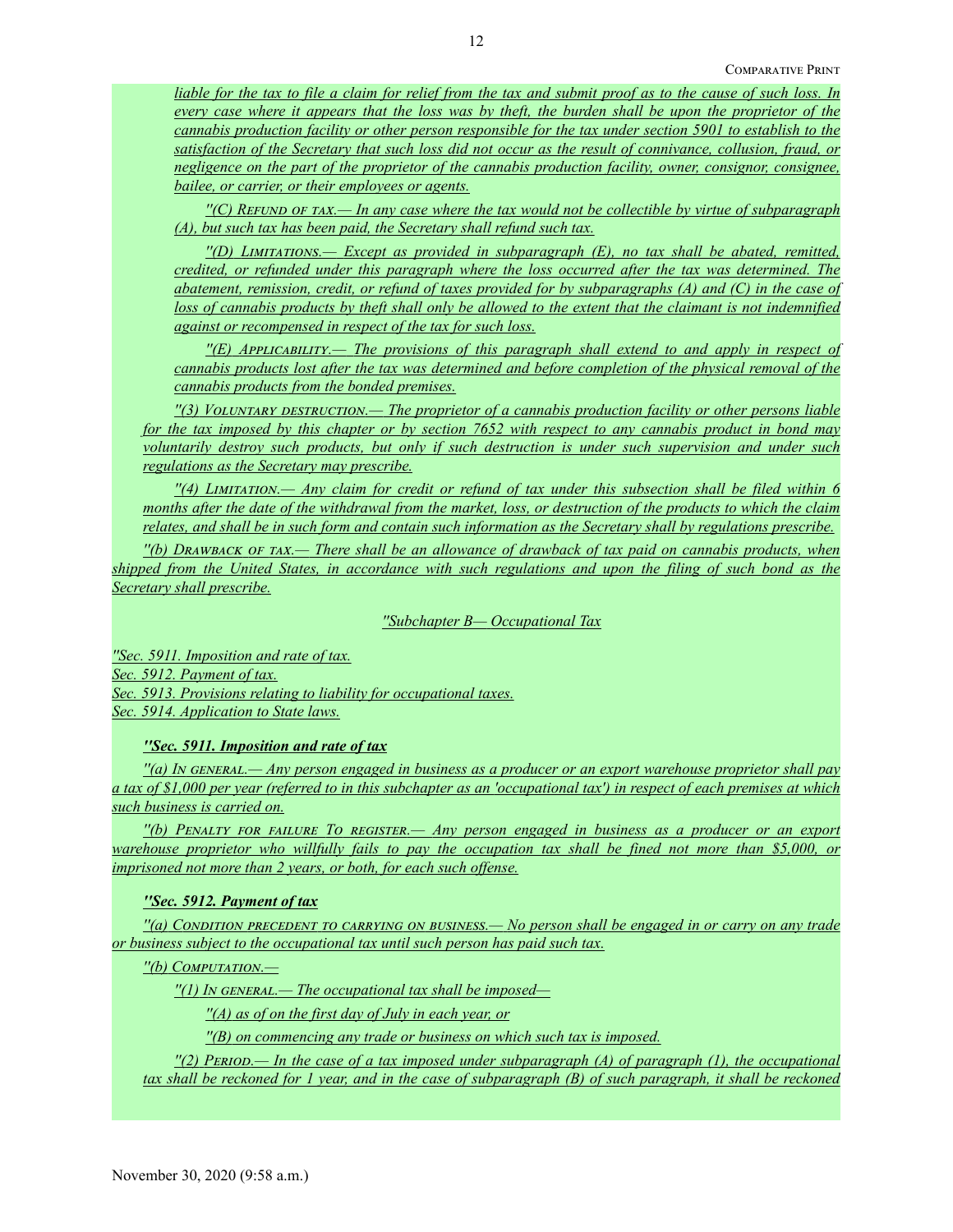*proportionately, from the first day of the month in which the liability to such tax commenced, to and including the 30th day of June following.*

*''(c) Method of payment.—*

*''(1) Payment by return.— The occupational tax shall be paid on the basis of a return under such regulations as the Secretary shall prescribe.*

*''(2) Stamp denoting payment of tax.— After receiving a properly executed return and remittance of any occupational tax, the Secretary shall issue to the taxpayer an appropriate stamp as a receipt denoting payment of the tax. This paragraph shall not apply in the case of a return covering liability for a past period.*

*''Sec. 5913. Provisions relating to liability for occupational taxes*

*''(a) Partners.— Any number of persons doing business in partnership at any one place shall be required to pay a single occupational tax.*

*''(b) Different businesses of same ownership and location.— Whenever more than one of the pursuits or occupations described in this subchapter are carried on in the same place by the same person at the same time, except as otherwise provided in this subchapter, the occupational tax shall be paid for each according to the rates severally prescribed.*

*''(c) Businesses in more than one location.—*

*''(1) Liability for tax.— The payment of the occupational tax shall not exempt from an additional occupational tax the person carrying on a trade or business in any other place than that stated in the records of the Internal Revenue Service.*

*''(2) Storage.— Nothing contained in paragraph (1) shall require imposition of an occupational tax for the storage of cannabis products at a location other than the place where such products are sold or offered for sale.*

*''(3) Place.—*

*''(A) In general.— For purposes of this section, the term 'place' means the entire office, plant or area of the business in any one location under the same proprietorship.*

*''(B) Divisions.— For purposes of this paragraph, any passageways, streets, highways, rail crossings, waterways, or partitions dividing the premises shall not be deemed sufficient separation to require an additional occupational tax, if the various divisions are otherwise contiguous.*

*''(d) Death or change of location.—*

*''(1) In general.— In addition to the person who has paid the occupational tax for the carrying on of any business at any place, any person described in paragraph (2) may secure the right to carry on, without incurring any additional occupational tax, the same business at the same place for the remainder of the taxable period for which the occupational tax was paid.*

*''(2) Eligible persons.— The persons described in this paragraph are the following:*

*''(A) The surviving spouse or child, or executor or administrator or other legal representative, of a deceased taxpayer.*

*''(B) A husband or wife succeeding to the business of his or her living spouse.*

*''(C) A receiver or trustee in bankruptcy, or an assignee for benefit of creditors.*

*''(D) The partner or partners remaining after death or withdrawal of a member of a partnership.*

*''(3) Change of location.— When any person moves to any place other than the place for which occupational tax was paid for the carrying on of any business, such person may secure the right to carry on, without incurring additional occupational tax, the same business at the new location for the remainder of the taxable period for which the occupational tax was paid. To secure the right to carry on the business without incurring additional occupational tax, the successor, or the person relocating their business, must register the succession or relocation with the Secretary in accordance with regulations prescribed by the Secretary.*

*''(e) Federal agencies or instrumentalities.— Any tax imposed by this subchapter shall apply to any agency or instrumentality of the United States unless such agency or instrumentality is granted by statute a specific exemption from such tax.*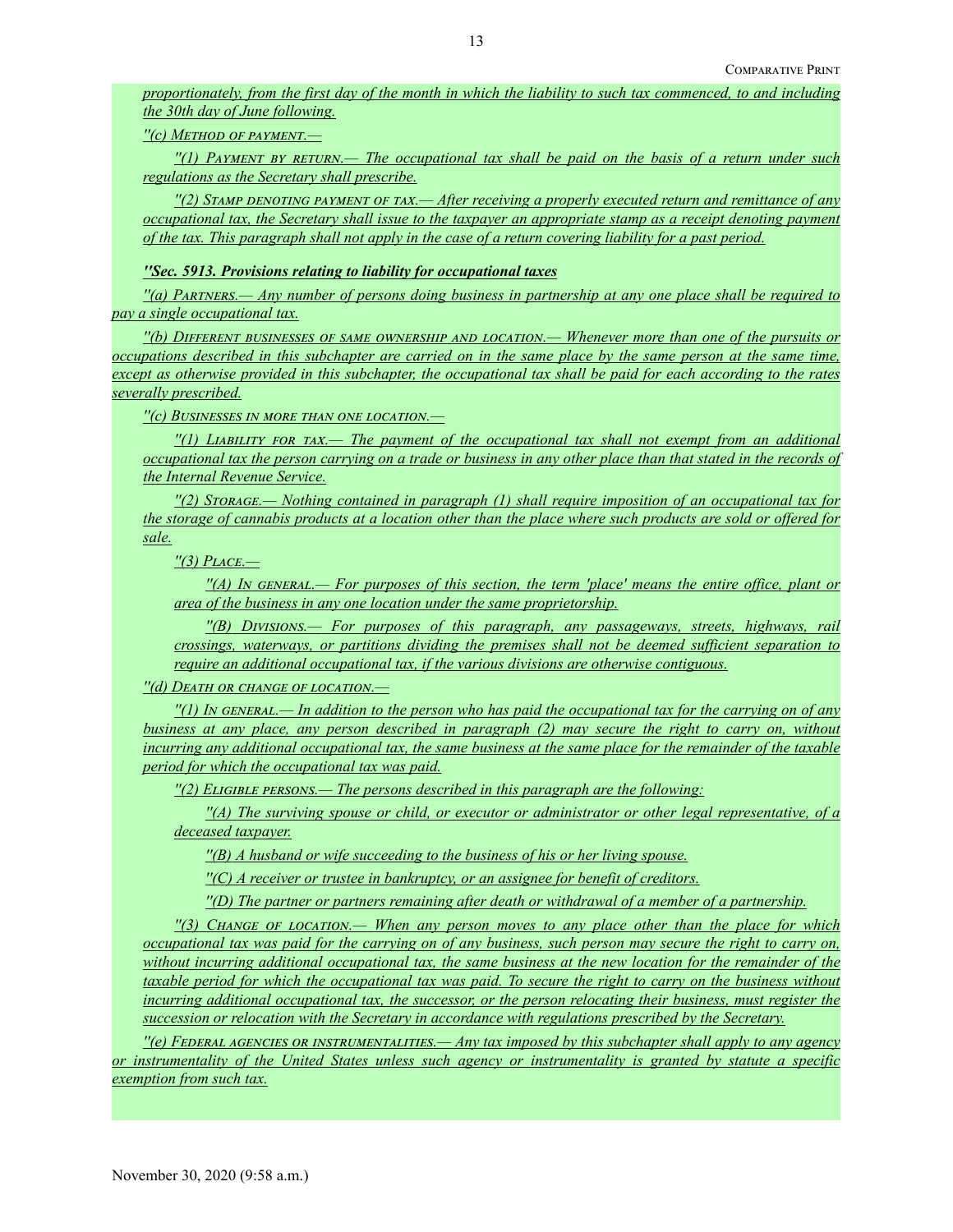## *''Sec. 5914. Application to State laws*

*The payment of any tax imposed by this subchapter for carrying on any trade or business shall not be held to—*

*''(1) exempt any person from any penalty or punishment provided by the laws of any State for carrying on such trade or business within such State, or in any manner to authorize the commencement or continuance of such trade or business contrary to the laws of such State or in places prohibited by municipal law, or*

*''(2) prohibit any State from placing a duty or tax on the same trade or business, for State or other purposes.*

*''Subchapter C— Bond and Permits*

*''Sec. 5921. Establishment and bond. Sec. 5922. Application for permit. Sec. 5923. Permit.*

# *''Sec. 5921. Establishment and bond*

*''(a) Prohibition on production outside of bonded cannabis production facility.—*

*''(1) In general.— Except as authorized by the Secretary or on the bonded premises of a cannabis production facility duly authorized to produce cannabis products according to law, no cannabis product may planted, cultivated, harvested, grown, manufactured, produced, compounded, converted, processed, prepared, or packaged in any building or on any premises.*

*''(2) Authorized producers only.— No person other than a producer which has filed the bond required under subsection (b) and received a permit described in section 5923 may produce any cannabis product.*

*''(3) Personal use exception.— This subsection shall not apply with respect the activities of an individual who is not treated as a producer by reason of section 5902(b)(2)(B).*

*''(b) Bond.—*

*''(1) When required.— Every person, before commencing business as a producer or an export warehouse proprietor, shall file such bond, conditioned upon compliance with this chapter and regulations issued thereunder, in such form, amount, and manner as the Secretary shall by regulation prescribe. A new or additional bond may be required whenever the Secretary considers such action necessary for the protection of the revenue.*

*''(2) Approval or disapproval.— No person shall engage in such business until he receives notice of approval of such bond. A bond may be disapproved, upon notice to the principal on the bond, if the Secretary determines that the bond is not adequate to protect the revenue.*

*''(3) Cancellation.— Any bond filed hereunder may be canceled, upon notice to the principal on the bond, whenever the Secretary determines that the bond no longer adequately protects the revenue.*

### *''Sec. 5922. Application for permit*

*''(a) In general.— Every person, before commencing business as a cannabis enterprise, and at such other time as the Secretary shall by regulation prescribe, shall make application for the permit provided for in section 5923. The application shall be in such form as the Secretary shall prescribe and shall set forth, truthfully and accurately, the information called for on the form. Such application may be rejected and the permit denied if the Secretary, after notice and opportunity for hearing, finds that—*

*''(1) the premises on which it is proposed to conduct the cannabis enterprise are not adequate to protect the revenue, or*

*''(2) such person (including, in the case of a corporation, any officer, director, or principal stockholder and, in the case of a partnership, a partner)—*

*''(A) is, by reason of their business experience, financial standing, or trade connections or by reason of previous or current legal proceedings involving a felony violation of any other provision of Federal or State criminal law relating to cannabis or cannabis products, not likely to maintain operations in compliance with this chapter, or*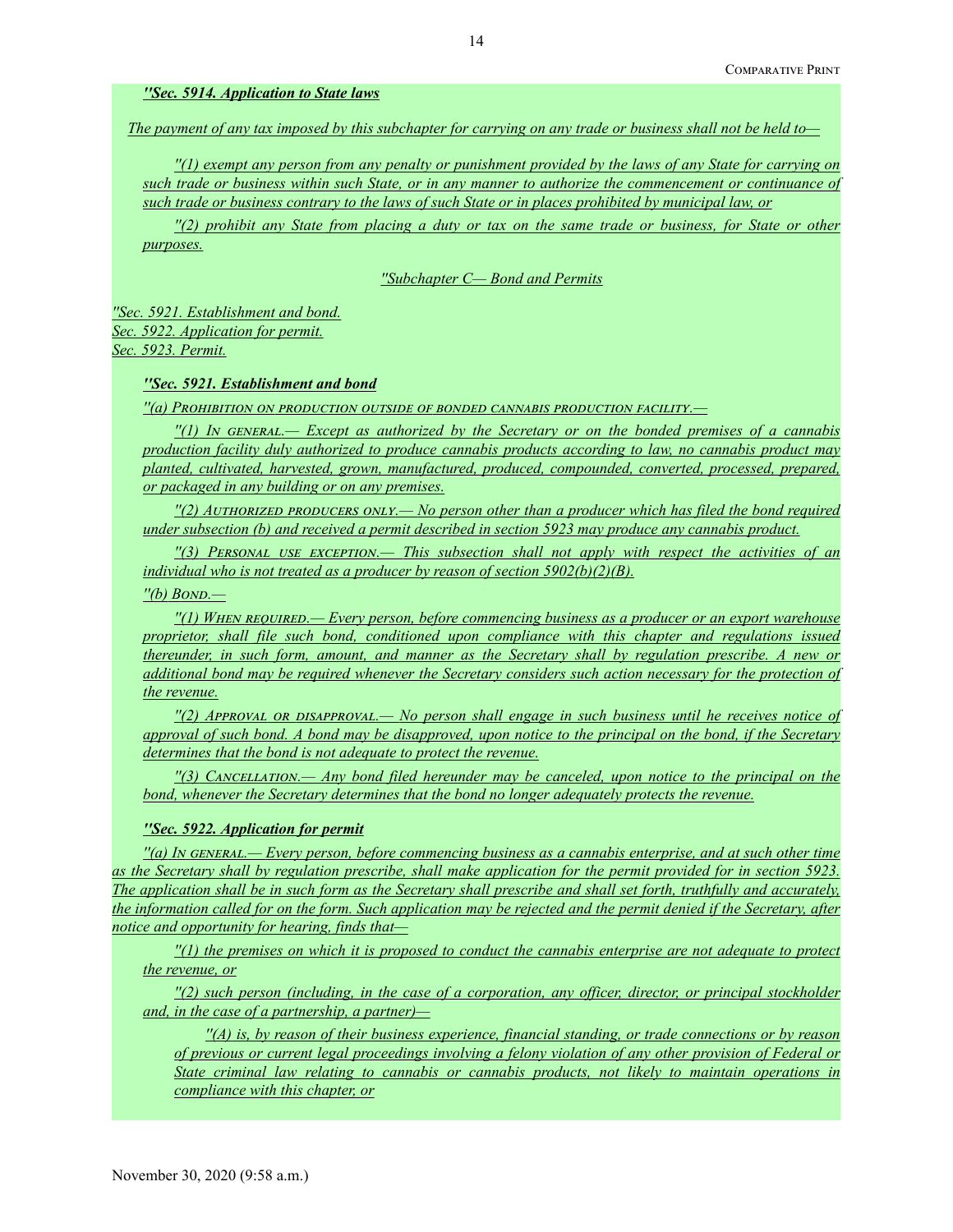*''(B) has failed to disclose any material information required or made any material false statement in the application therefor.*

*''Sec. 5923. Permit*

*''(a) Issuance.— A person shall not engage in business as a cannabis enterprise without a permit to engage in such business. Such permit, conditioned upon compliance with this chapter and regulations issued thereunder, shall be issued in such form and in such manner as the Secretary shall by regulation prescribe. A new permit may be required at such other time as the Secretary shall by regulation prescribe.*

*''(b) Suspension or Revocation.—*

*''(1) Show cause hearing.— If the Secretary has reason to believe that any person holding a permit—*

*''(A) has not in good faith complied with this chapter, or with any other provision of this title involving intent to defraud,*

*''(B) has violated the conditions of such permit,*

*''(C) has failed to disclose any material information required or made any material false statement in the application for such permit,*

*''(D) has failed to maintain their premises in such manner as to protect the revenue, or*

*''(E) is, by reason of previous or current legal proceedings involving a felony violation of any other provision of Federal or State criminal law relating to cannabis, not likely to maintain operations in compliance with this chapter,*

*the Secretary shall issue an order, stating the facts charged, citing such person to show cause why their permit should not be suspended or revoked.*

*''(2) Action following hearing.— If, after hearing, the Secretary finds that such person has not shown cause why their permit should not be suspended or revoked, such permit shall be suspended for such period as the Secretary deems proper or shall be revoked.*

*''(c) Information reporting.— The Secretary may require—*

*''(1) information reporting by any person issued a permit under this section, and*

*''(2) information reporting by such other persons as the Secretary deems necessary to carry out this chapter.*

*''(d) Inspection or disclosure of information.— For rules relating to inspection and disclosure of returns and return information, see section 6103(o).*

*''Subchapter D— Operations*

*''Sec. 5931. Inventories, reports, and records.*

*Sec. 5932. Packaging and labeling.*

*Sec. 5933. Purchase, receipt, possession, or sale of cannabis products after removal.*

*Sec. 5934. Restrictions relating to marks, labels, notices, and packages.*

*Sec. 5935. Restriction on importation of previously exported cannabis products.*

*''Sec. 5931. Inventories, reports, and records*

*Every cannabis enterprise shall—*

*''(1) make a true and accurate inventory at the time of commencing business, at the time of concluding business, and at such other times, in such manner and form, and to include such items, as the Secretary shall by regulation prescribe, with such inventories to be subject to verification by any internal revenue officer,*

*''(2) make reports containing such information, in such form, at such times, and for such periods as the Secretary shall by regulation prescribe, and*

*''(3) keep such records in such manner as the Secretary shall by regulation prescribe, with such records to be available for inspection by any internal revenue officer during business hours.*

*''Sec. 5932. Packaging and labeling*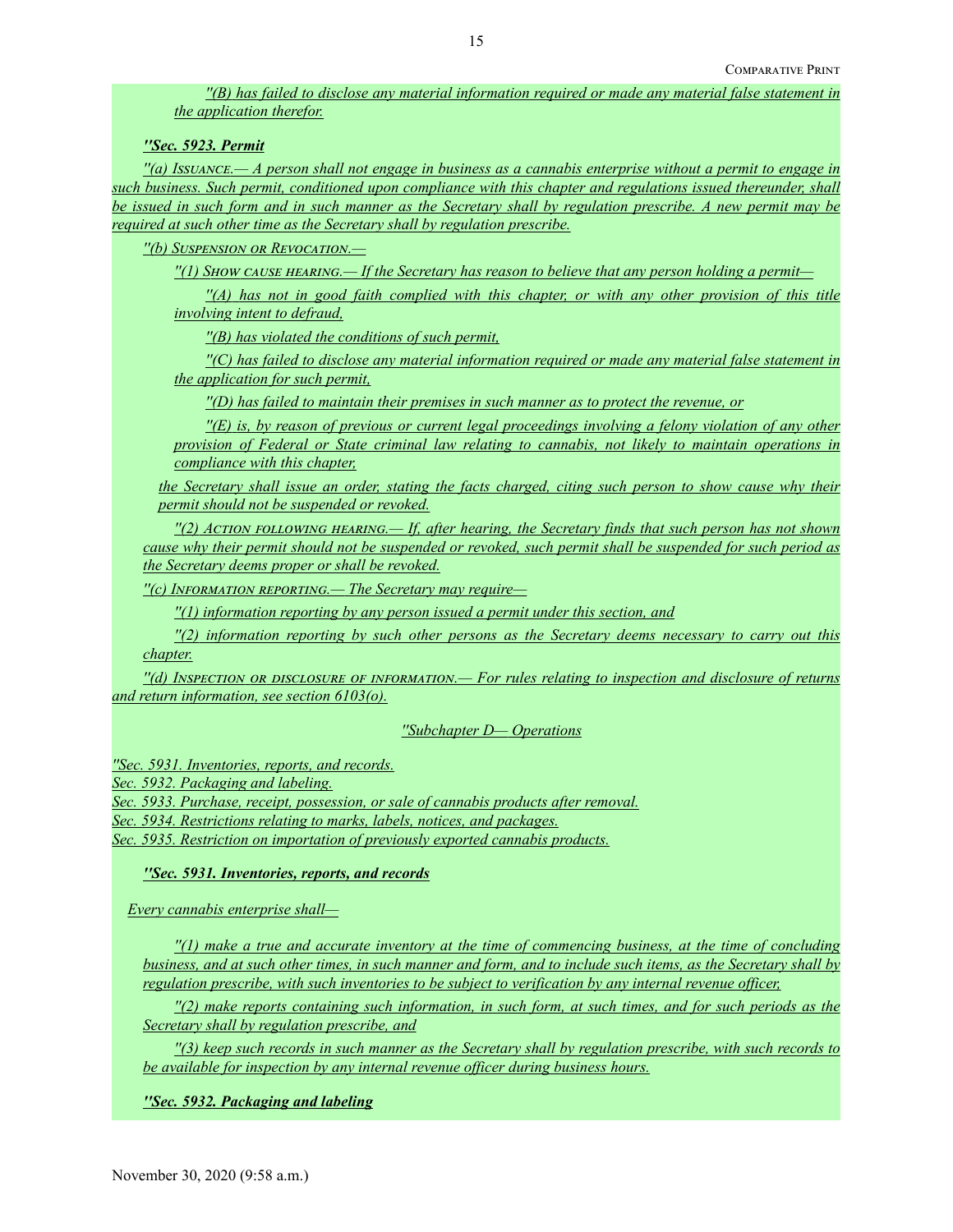*''(a) Packages.— All cannabis products shall, before removal, be put up in such packages as the Secretary shall by regulation prescribe.*

*''(b) Marks, labels, and notices.— Every package of cannabis products shall, before removal, bear the marks, labels, and notices if any, that the Secretary by regulation prescribes.*

*''(c) Lottery features.— No certificate, coupon, or other device purporting to be or to represent a ticket, chance, share, or an interest in, or dependent on, the event of a lottery shall be contained in, attached to, or stamped, marked, written, or printed on any package of cannabis products.*

*''(d) Indecent or immoral material prohibited.— No indecent or immoral picture, print, or representation shall be contained in, attached to, or stamped, marked, written, or printed on any package of cannabis products.*

*''(e) Exceptions.— Subject to regulations prescribed by the Secretary, cannabis products may be exempted from subsections (a) and (b) if such products are—*

*''(1) for experimental purposes, or*

*''(2) transferred to the bonded premises of another producer or export warehouse proprietor or released in bond from customs custody for delivery to a producer.*

*''Sec. 5933. Purchase, receipt, possession, or sale of cannabis products after removal*

*''(a) Restriction.— No person shall—*

*''(1) with intent to defraud the United States, purchase, receive, possess, offer for sale, or sell or otherwise dispose of, after removal, any cannabis products—*

*''(A) upon which the tax has not been paid or determined in the manner and at the time prescribed by this chapter or regulations thereunder, or*

*''(B) which, after removal without payment of tax pursuant to section 5904(a), have been diverted from the applicable purpose or use specified in that section,*

*''(2) with intent to defraud the United States, purchase, receive, possess, offer for sale, or sell or otherwise dispose of, after removal, any cannabis products which are not put up in packages as required under section 5932 or which are put up in packages not bearing the marks, labels, and notices, as required under such section, or*

*''(3) otherwise than with intent to defraud the United States, purchase, receive, possess, offer for sale, or sell or otherwise dispose of, after removal, any cannabis products which are not put up in packages as required under section 5932 or which are put up in packages not bearing the marks, labels, and notices, as required under such section.*

*''(b) Exception.— Paragraph (3) of subsection (a) shall not prevent the sale or delivery of cannabis products directly to consumers from proper packages, nor apply to such articles when so sold or delivered.*

*''(c) Liability to tax.— Any person who possesses cannabis products in violation of paragraph (1) or (2) of subsection (a) shall be liable for a tax equal to the tax on such articles.*

*''Sec. 5934. Restrictions relating to marks, labels, notices, and packages*

*No person shall, with intent to defraud the United States, destroy, obliterate, or detach any mark, label, or notice prescribed or authorized, by this chapter or regulations thereunder, to appear on, or be affixed to, any package of cannabis products before such package is emptied.*

*''Sec. 5935. Restriction on importation of previously exported cannabis products*

*''(a) Export labeled cannabis products.—*

*''(1) In general.— Cannabis products produced in the United States and labeled for exportation under this chapter—*

*''(A) may be transferred to or removed from the premises of a producer or an export warehouse proprietor only if such articles are being transferred or removed without tax in accordance with section 5904,*

*''(B) may be imported or brought into the United States, after their exportation, only if such articles either are eligible to be released from customs custody with the partial duty exemption provided in section 5904(d) or are returned to the original producer of such article as provided in section 5904(c), and*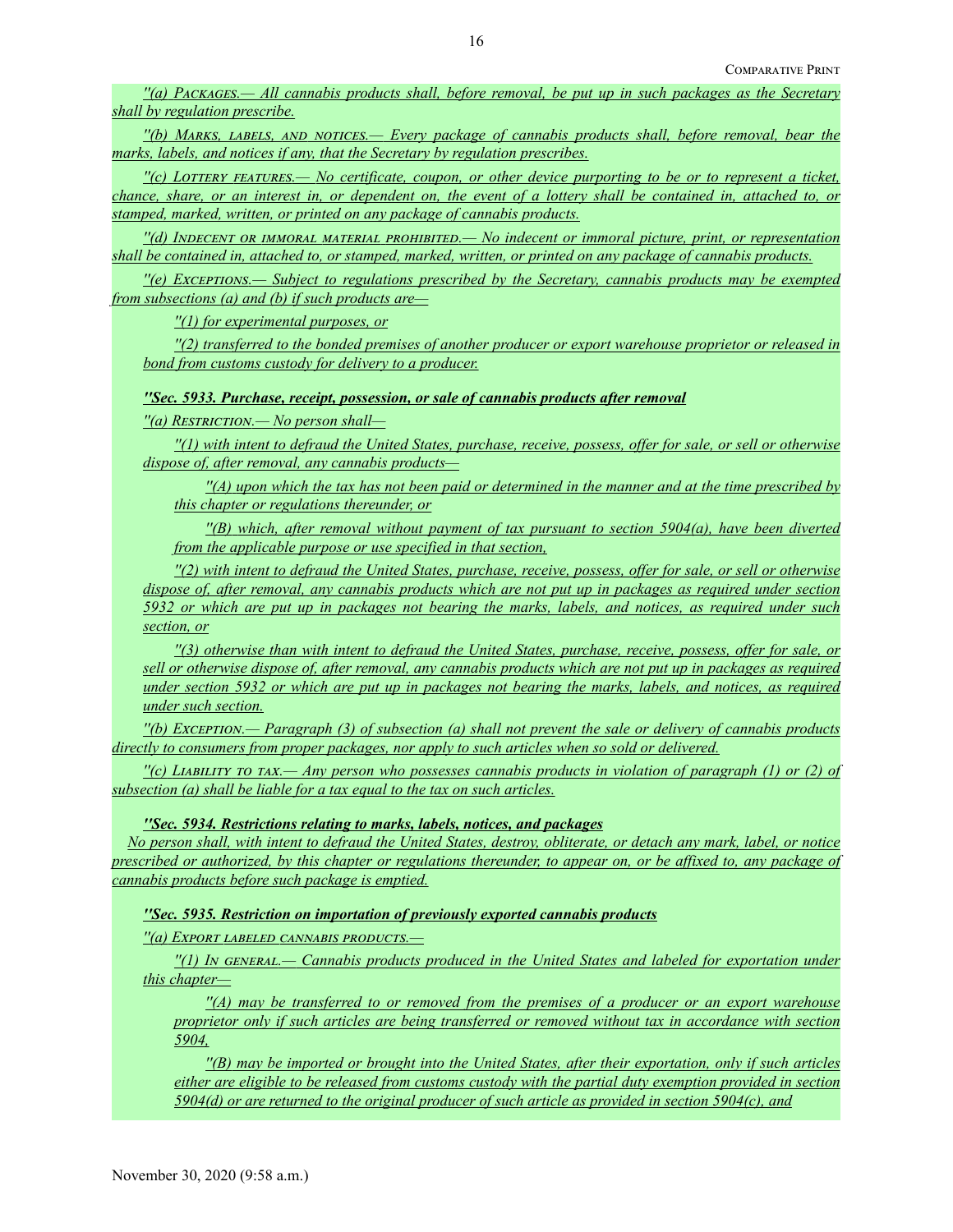*''(C) may not be sold or held for sale for domestic consumption in the United States unless such articles are removed from their export packaging and repackaged by the original producer into new packaging that does not contain an export label.*

*''(2) Alterations by persons other than original producer.— This section shall apply to articles labeled for export even if the packaging or the appearance of such packaging to the consumer of such articles has been modified or altered by a person other than the original producer so as to remove or conceal or attempt to remove or conceal (including by the placement of a sticker over) any export label.*

*''(3) Exports include shipments to Puerto Rico.— For purposes of this section, section 5904(d), section 5941, and such other provisions as the Secretary may specify by regulations, references to exportation shall be treated as including a reference to shipment to the Commonwealth of Puerto Rico.*

*''(b) Export label.— For purposes of this section, an article is labeled for export or contains an export label if it bears the mark, label, or notice required under section 5904(b).*

*''Subchapter E— Penalties*

*''Sec. 5941. Civil penalties. Sec. 5942. Criminal penalties.*

*''Sec. 5941. Civil penalties*

*''(a) Omitting Things Required or Doing Things Forbidden.— Whoever willfully omits, neglects, or refuses to comply with any duty imposed upon them by this chapter, or to do, or cause to be done, any of the things required by this chapter, or does anything prohibited by this chapter, shall in addition to any other penalty provided in this title, be liable to a penalty of \$10,000, to be recovered, with costs of suit, in a civil action, except where a penalty under subsection (b) or (c) or under section 6651 or 6653 or part II of subchapter A of chapter 68 may be collected from such person by assessment.*

*''(b) Failure To Pay Tax.— Whoever fails to pay any tax imposed by this chapter at the time prescribed by law or regulations, shall, in addition to any other penalty provided in this title, be liable to a penalty of 10 percent of the tax due but unpaid.*

*''(c) Sale of cannabis or cannabis Products for Export.—*

*''(1) Every person who sells, relands, or receives within the jurisdiction of the United States any cannabis products which have been labeled or shipped for exportation under this chapter,*

*''(2) every person who sells or receives such relanded cannabis products, and*

*''(3) every person who aids or abets in such selling, relanding, or receiving,*

*shall, in addition to the tax and any other penalty provided in this title, be liable for a penalty equal to the greater of \$10,000 or 10 times the amount of the tax imposed by this chapter. All cannabis products relanded within the jurisdiction of the United States shall be forfeited to the United States and destroyed. All vessels, vehicles, and aircraft used in such relanding or in removing such cannabis products from the place where relanded, shall be forfeited to the United States.*

*''(d) Applicability of Section 6665.— The penalties imposed by subsections (b) and (c) shall be assessed, collected, and paid in the same manner as taxes, as provided in section 6665(a).*

*''(e) Cross References.— For penalty for failure to make deposits or for overstatement of deposits, see section 6656.*

## *''Sec. 5942. Criminal penalties*

*''(a) Fraudulent Offenses.— Whoever, with intent to defraud the United States—*

*''(1) engages in business as a cannabis enterprise without filing the application and obtaining the permit where required by this chapter or regulations thereunder,*

*''(2) fails to keep or make any record, return, report, or inventory, or keeps or makes any false or fraudulent record, return, report, or inventory, required by this chapter or regulations thereunder,*

*''(3) refuses to pay any tax imposed by this chapter, or attempts in any manner to evade or defeat the tax or the payment thereof,*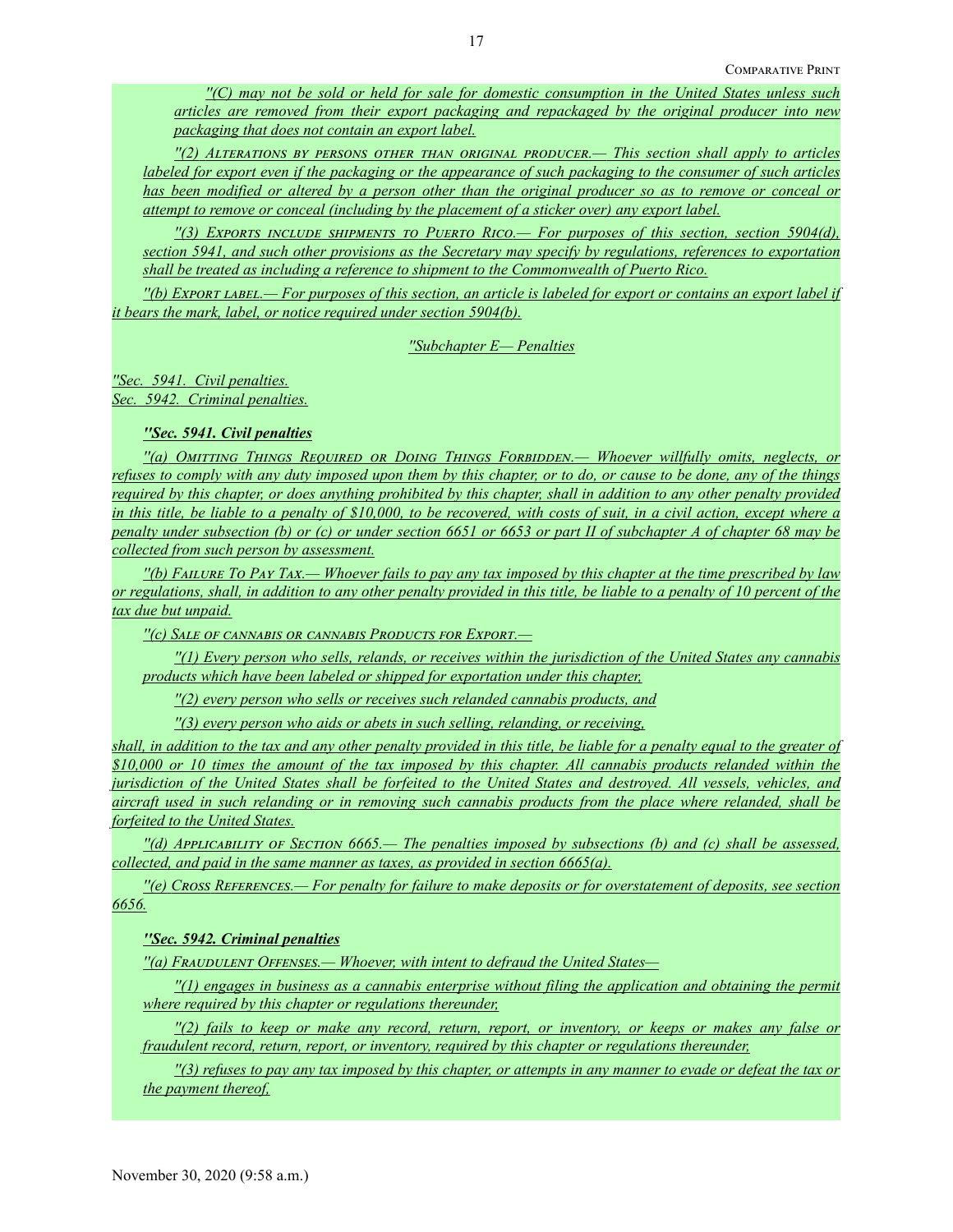*''(4) sells or otherwise transfers, contrary to this chapter or regulations thereunder, any cannabis products subject to tax under this chapter, or*

*''(5) purchases, receives, or possesses, with intent to redistribute or resell, any cannabis product—*

*''(A) upon which the tax has not been paid or determined in the manner and at the time prescribed by this chapter or regulations thereunder, or*

*''(B) which, without payment of tax pursuant to section 5904, have been diverted from the applicable purpose or use specified in that section,*

*shall, for each such offense, be fined not more than \$10,000, or imprisoned not more than 5 years, or both.*

*''(b) Liability to tax.— Any person who possesses cannabis products in violation of subsection (a) shall be liable for a tax equal to the tax on such articles.''.*

*(c) STUDY.— Not later than 2 years after the date of the enactment of this Act, and every 5 years thereafter, the Secretary of the Treasury, or the Secretary's delegate, shall—*

*(1) conduct a study concerning the characteristics of the cannabis industry, including the number of persons operating cannabis enterprises at each level of such industry, the volume of sales, the amount of tax collected each year, and the areas of evasion, and*

*(2) submit to Congress recommendations to improve the regulation of the industry and the administration of the related tax.*

*(d) Annual reports regarding determination of applicable rates.— Not later than 6 months before the beginning of each calendar year to which section 5901(a)(2) of the Internal Revenue Code of 1986 (as added by this section) applies, the Secretary of the Treasury, or the Secretary's delegate, shall make publicly available a detailed description of the methodology which the Secretary anticipates using to determine the applicable rate per ounce and the applicable rate per gram which will apply for such calendar year under section 5901(c)(2) of such Code.*

*(e) Conforming amendments.—*

*(1) Section 6103(o)(1)(A) of the Internal Revenue Code of 1986 is amended by striking ''and firearms'' and inserting ''firearms, and cannabis products''.*

*(2) The table of chapters for subtitle E of such Code is amended by adding at the end the following new item:*

## *''CHAPTER 56. CANNABIS PRODUCTS''.*

*(3) The table of sections for subchapter A of chapter 98 of such Code is amended by adding at the end the following new item:*

*''Sec. 9512. Opportunity Trust Tund.''.*

*(f) Effective date.—*

*(1) In general.— Except as otherwise provided in this subsection, the amendments made by this section shall apply to removals, and applications for permits under section 5922 of the Internal Revenue Code of 1986 (as added by subsection (b)), after 180 days after the date of the enactment of this Act.*

*(2) Establishment of trust fund.— The amendment made by subsection (a) shall take effect on the date of the enactment of this Act.*

## **Sec. 6. Opportunity trust fund programs**

(a) CANNABIS *Justice* Ooffice; community reinvestment grant program.—

(1) Cannabis J*j*ustice O*o*ffice.— Part A of title I of the Omnibus Crime Control and Safe Streets Act of 1968 (34 U.S.C. 10101 et seq.) is amended by inserting after section 109 the following:

### **''Sec. 110. Cannabis justice office**

''(a) Establishment.— There is established within the Office of Justice Programs a Cannabis Justice Office.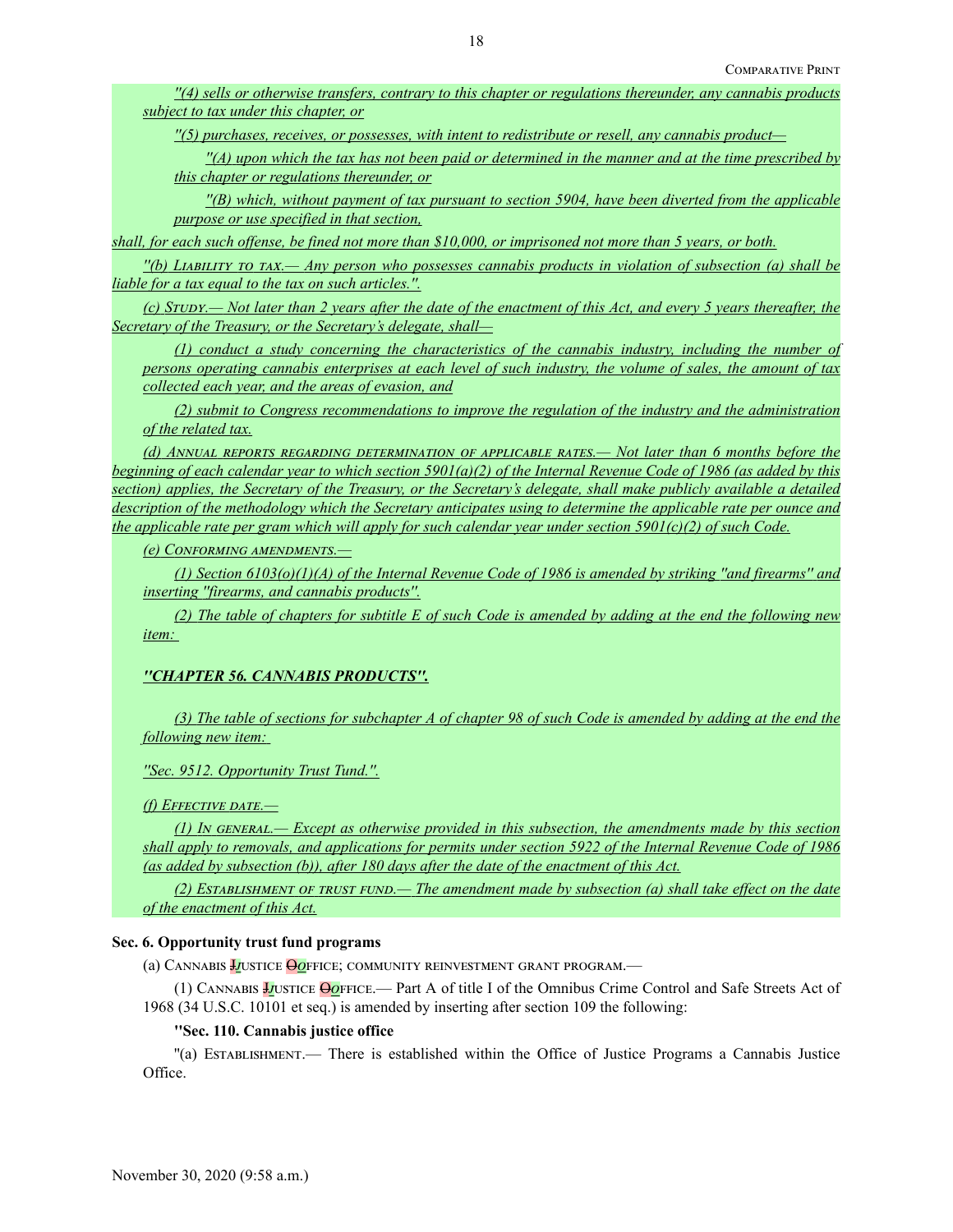''(b) Director.— The Cannabis Justice Office shall be headed by a Director who shall be appointed by the Assistant Attorney General for the Office of Justice Programs. The Director shall report to the Assistant Attorney General for the Office of Justice Programs. The Director shall award grants and may enter into compacts, cooperative agreements, and contracts on behalf of the Cannabis Justice Office. The Director may not engage in any employment other than that of serving as the Director, nor may the Director hold any office in, or act in any capacity for, any organization, agency, or institution with which the Office makes any contract or other arrangement.

## ''(c) Employees.—

''(1) In general.— The Director shall employ as many full-time employees as are needed to carry out the duties and functions of the Cannabis Justice Office under subsection (d). Such employees shall be exclusively assigned to the Cannabis Justice Office.

''(2) Initial hires.— Not later than 6 months after the date of enactment of this section, the Director shall—

''(A) hire no less than one-third of the total number of employees of the Cannabis Justice Office; and

''(B) no more than one-half of the employees assigned to the Cannabis Justice Office by term appointment that may after 2 years be converted to career appointment.

''(3) Legal counsel.— At least one employee hired for the Cannabis Justice Office shall serve as legal counsel to the Director and shall provide counsel to the Cannabis Justice Office.

''(d) Duties and F*f*unctions.— The Cannabis Justice Office is authorized to—

''(1) administer the Community Reinvestment Grant Program; and

''(2) perform such other functions as the Assistant Attorney General for the Office of Justice Programs may delegate, that are consistent with the statutory obligations of this section.''.

(2) Community R*r*einvestment G*g*rant P*p*rogram.— Title I of the Omnibus Crime Control and Safe Streets Act of 1968 (34 U.S.C. et seq.) is amended by adding at the end the following:

# ''Part OO— Community Reinvestment Grant Program*OMMUNITY REINVESTMENT GRANT PROGRAM*

## **''Sec. 3052. Authorization**

''(a) In general.— The Director of the Cannabis Justice Office shall establish and carry out a grant program, known as the 'Community Reinvestment Grant Program', to provide eligible entities with funds to administer services for individuals most adversely impacted by the War on Drugs, including—

''(1) job training;

''(2) reentry services;

''(3) legal aid for civil and criminal cases, including expungement of cannabis convictions;

''(4) literacy programs;

''(5) youth recreation or mentoring programs; *and*

"(6) health education programs: and

# ''(7)services to address any collateral consequences that individuals or communities face as a result of the War on Drugs.

"(b) SUBSTANCE USE **TREATMENTDISORDER** SERVICES.— The **Community Reinvestment Grant Program** established in subsection (a)*Director, in consultation with the Secretary of Health and Human Services,* shall provide eligible entities with funds to administer substance use treatment*disorder* services for individuals most adversely impacted by the War on Drugs *or connect patients with substance use disorder services. Also eligible for such services are individuals who have been arrested for or convicted of the sale, possession, use, manufacture, or cultivation of a controlled substance other than cannabis (except for a conviction involving distribution to a minor)*.

## **''Sec. 3053. Funding from opportunity trust fund**

The Director shall carry out the program under this part using funds made available under section  $9512(c)(1)$ and (2) of the Internal Revenue Code.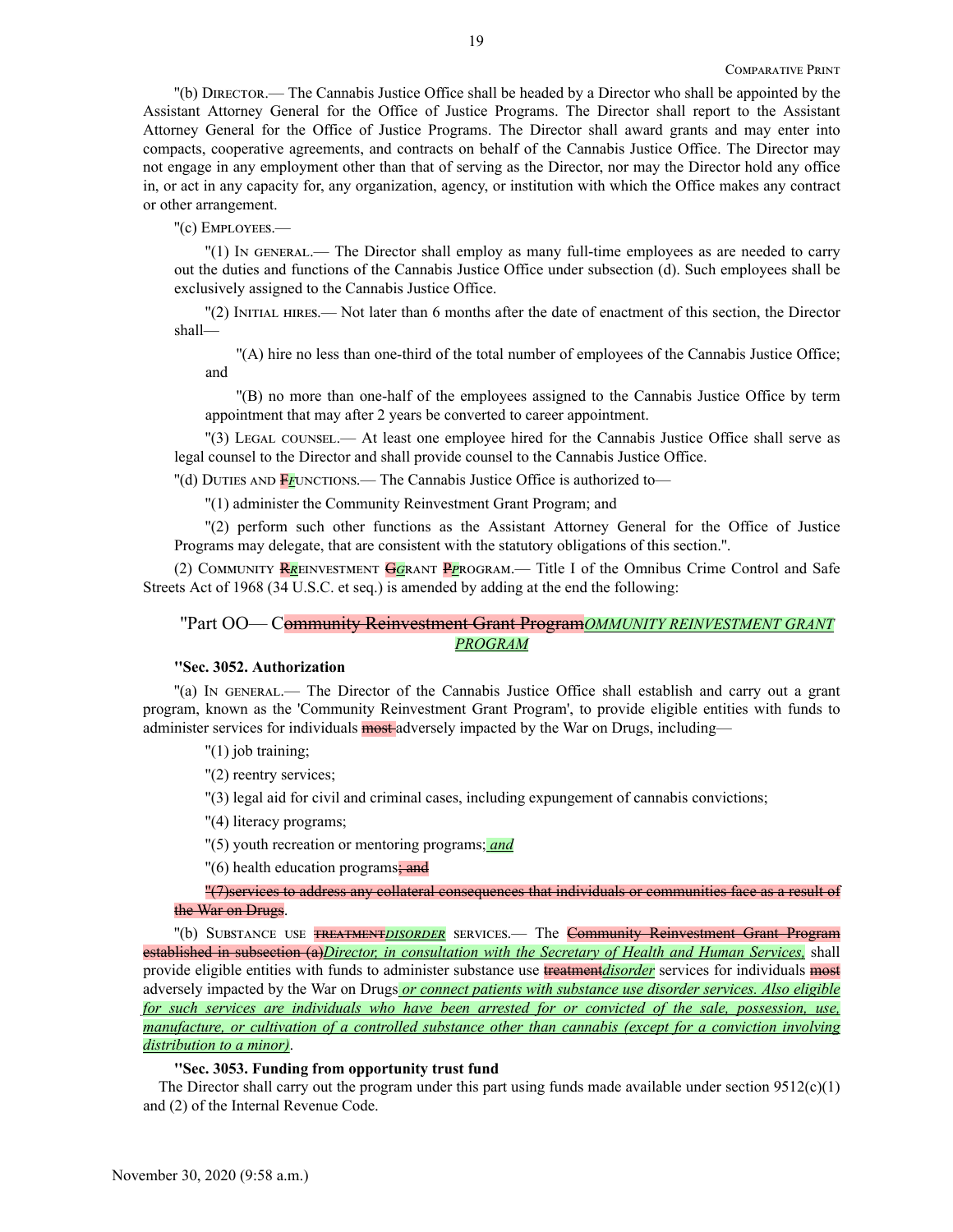### **''Sec. 3054. Definitions**

In this part:

''(1) The term 'cannabis conviction' means a conviction, or adjudication of juvenile delinquency, for a cannabis offense (as such term is defined in section 13 of the Marijuana Opportunity Reinvestment and Expungement Act of 2019*20*).

''(2) The term 'substance use treatment' means an evidence-based, professionally directed, deliberate, and planned regimen including evaluation, observation, medical monitoring, harm reduction, and rehabilitative services and interventions such as pharmacotherapy, mental health services, and individual and group counseling, on an inpatient or outpatient basis, to help patients with substance use disorder reach remission and maintain recovery.

" $(3)$ The term 'eligible entity' means a nonprofit organization, as defined in section 501(c)(3) of the Internal Revenue Code, that is representative of a community or a significant segment of a community with experience in providing relevant services to individuals **most**-adversely impacted by the War on Drugs in that community.

''(4*3*) The term 'individuals most adversely impacted by the War on Drugs' has the meaning given that term in section 6 of the Marijuana Opportunity Reinvestment and Expungement Act of 20<del>19."20"."</del>.

(b) Cannabis opportunity program; equitable licensing grant program.—

(1) Cannabis O*o*pportunity P*p*rogram.— The Administrator of the Small Business Administration shall establish and carry out a program, to be known as the ''Cannabis Opportunity Program'' to provide any eligible State or locality funds to make loans under section  $7(m)$  of the Small Business Act (15 U.S.C. 363(m)) to assist small business concerns owned and controlled by socially and economically disadvantaged individuals, as defined in section  $8(d)(3)(C)$  of the Small Business Act (15 U.S.C. 637(d)(3)(C)) that operate in the cannabis industry.

(2) Equitable L*l*icensing G*g*rant P*p*rogram.— The Administrator of the Small Business Administration shall establish and carry out a grant program, to be known as the ''Equitable Licensing Grant Program'', to provide any eligible State of*r* locality funds to develop and implement equitable cannabis licensing programs that minimize barriers to cannabis licensing and employment for individuals most adversely impacted by the War on Drugs, provided that each grantee includes in its cannabis licensing program at least four of the following:

(A) A waiver of cannabis license application fees for individuals who have had an income below 250 percent of the Federal Poverty Level for at least 5 of the past 10 years who are first-time applicants.

(B) A prohibition on the denial of a cannabis license based on a conviction for a cannabis offense that took place prior to State legalization of cannabis or the date of enactment of this Act, as appropriate.

(C) A prohibition on criminal conviction restrictions for licensing except with respect to a conviction related to owning and operating a business.

(D) A prohibition on cannabis license holders engaging in suspicionless cannabis drug testing of their prospective or current employees, except with respect to drug testing for safety-sensitive positions, as defined under the Omnibus Transportation Testing Act of 1991 *under part 40 of title 49, Code of Federal Regulations*.

(E) The establishment of a cannabis licensing board that is reflective of the racial, ethnic, economic, and gender composition of the State or locality, to serve as an oversight body of the equitable licensing program.

(3) Definitions.— In this subsection:

(A) The term "individual most adversely impacted by the War on Drugs" means an individual—

(i) who has had an income below 250 percent of the Federal Poverty Level for at least 5 of the past 10 years; and

(ii) has been arrested for or convicted of the sale, possession, use, manufacture, or cultivation of cannabis or a controlled substance (except for a conviction involving distribution to a minor), or whose parent, sibling, spouse, or child has been arrested for or convicted of such an offense.

(B) The term ''eligible State or locality'' means a State or locality that has taken steps to—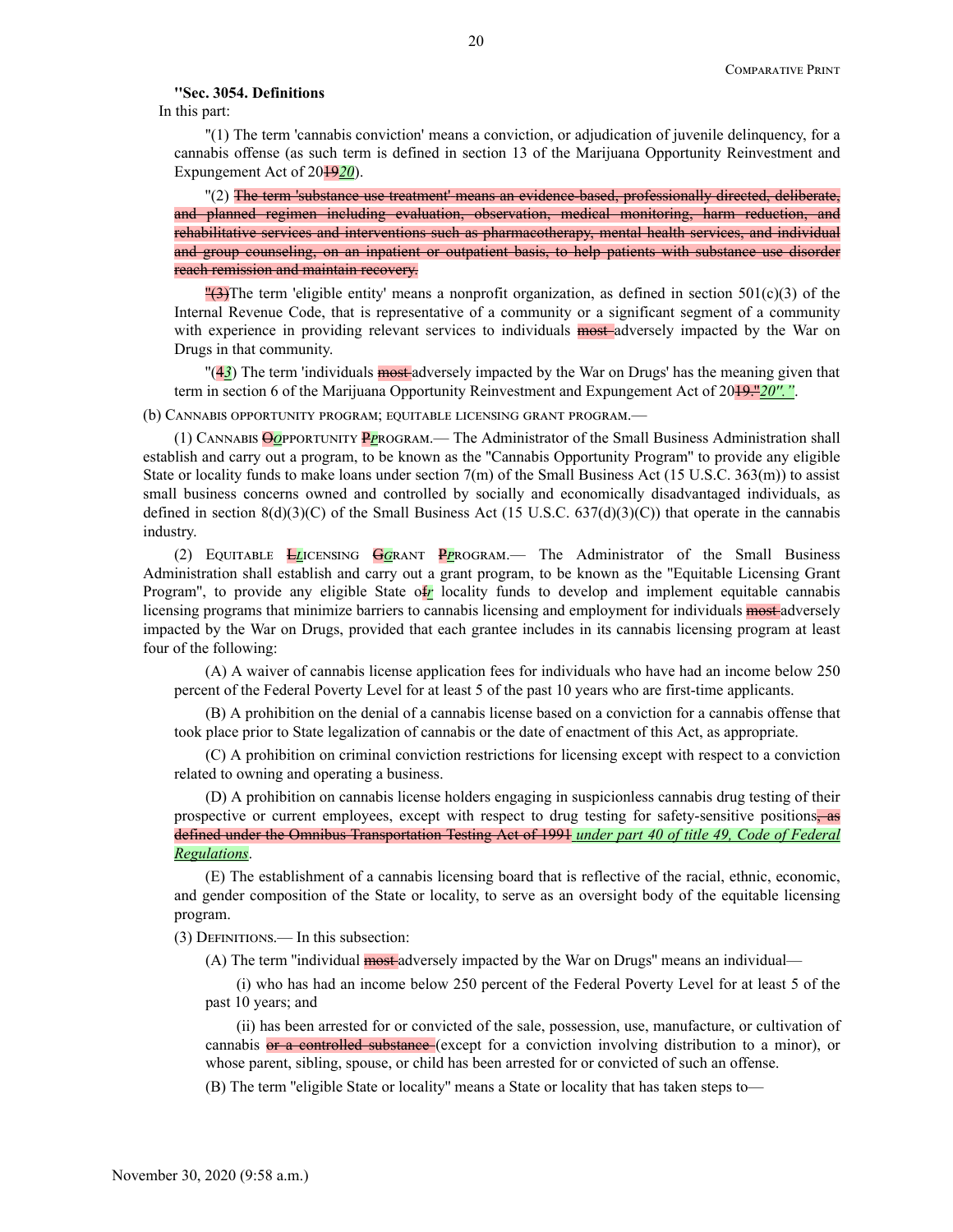(i) create an automatic process, at no cost to the individual, for the expungement, destruction, or sealing of criminal records for cannabis offenses; and

(ii) eliminate violations or other penalties for persons under parole, probation, pre-trial, or other State or local criminal supervision for a cannabis offense.

(C) The term ''State'' means each of the several States, the District of Columbia, Puerto Rico, any territory or possession of the United States, and any Indian Tribe (as defined in section 201 of Public Law 90–294 (25 U.S.C. 1301) (commonly known as the ''Indian Civil Rights Act of 1968'')).

## **Sec. 7. Availability of S***s***mall B***b***usiness A***a***dministration programs and services to cannabis-related legitimate businesses and service providers**

(a) Definitions relating to cannabis-R*r*elated legitimate businesses and service providers.—

Section 3 of the Small Business Act (15 U.S.C. 632) is amended by adding at the end the following new subsection:

''(ff) Cannabis-R*r*elated legitimate businesses and service providers.— In this Act:

''(1) Cannabis.— The term 'cannabis'—

''(A) means all parts of the plant Cannabis sativa L., whether growing or not; the seeds thereof; the resin extracted from any part of such plant; and every compound, manufacture, salt, derivative, mixture, or preparation of such plant, its seeds or resin; and

''(B) does not include—

 $\binom{1}{1}$  hemp, as defined in section 297A of the Agricultural Marketing Act of 1946; or

''(ii) the mature stalks of such plant, fiber produced from such stalks, oil or cake made from the seeds of such plant, any other compound, manufacture, salt, derivative, mixture, or preparation of such mature stalks (except the resin extracted therefrom), fiber, oil, or cake, or the sterilized seed of such plant which is incapable of germination*; or*

*''(iii)any drug product approved under section 505 of the Federal Food, Drug, and Cosmetic Act, or biological product licensed under section 351 of the Public Health Service Act*.

''(2) Cannabis-R*r*elated L*l*egitimate B*b*usiness.— The term 'cannabis-related legitimate business' means a manufacturer, producer, or any person or company that is a small business concern and that—

''(A) engages in any activity described in subparagraph (B) pursuant to a law established by a State or a political subdivision of a State, as determined by such State or political sub-division; and

''(B) participates in any business or organized activity that involves handling cannabis or cannabis products, including cultivating, producing, manufacturing, selling, transporting, displaying, dispensing, distributing, or purchasing cannabis or cannabis products.

"(3) SERVICE PROVIDER.— The term 'service provider'—

''(A) means a business, organization, or other person that—

''(i) sells goods or services to a cannabis-related legitimate business; or

''(ii) provides any business services, including the sale or lease of real or any other property, legal or other licensed services, or any other ancillary service, relating to cannabis; and

''(B) does not include a business, organization, or other person that participates in any business or organized activity that involves handling cannabis or cannabis products, including cultivating, producing, manufacturing, selling, transporting, displaying, dispensing, distributing, or purchasing cannabis or cannabis products.''.

(b) Small business development centers.—

Section 21(c) of the Small Business Act (15 U.S.C. 648(c)) is amended by adding at the end the following new paragraph:

''(9) Services for cannabis-related legitimate businesses and service providers.— A small business development center may not decline to provide services to an otherwise eligible small business concern under this section solely because such concern is a cannabis-related legitimate business or service provider.''.

(c) Women's business centers.—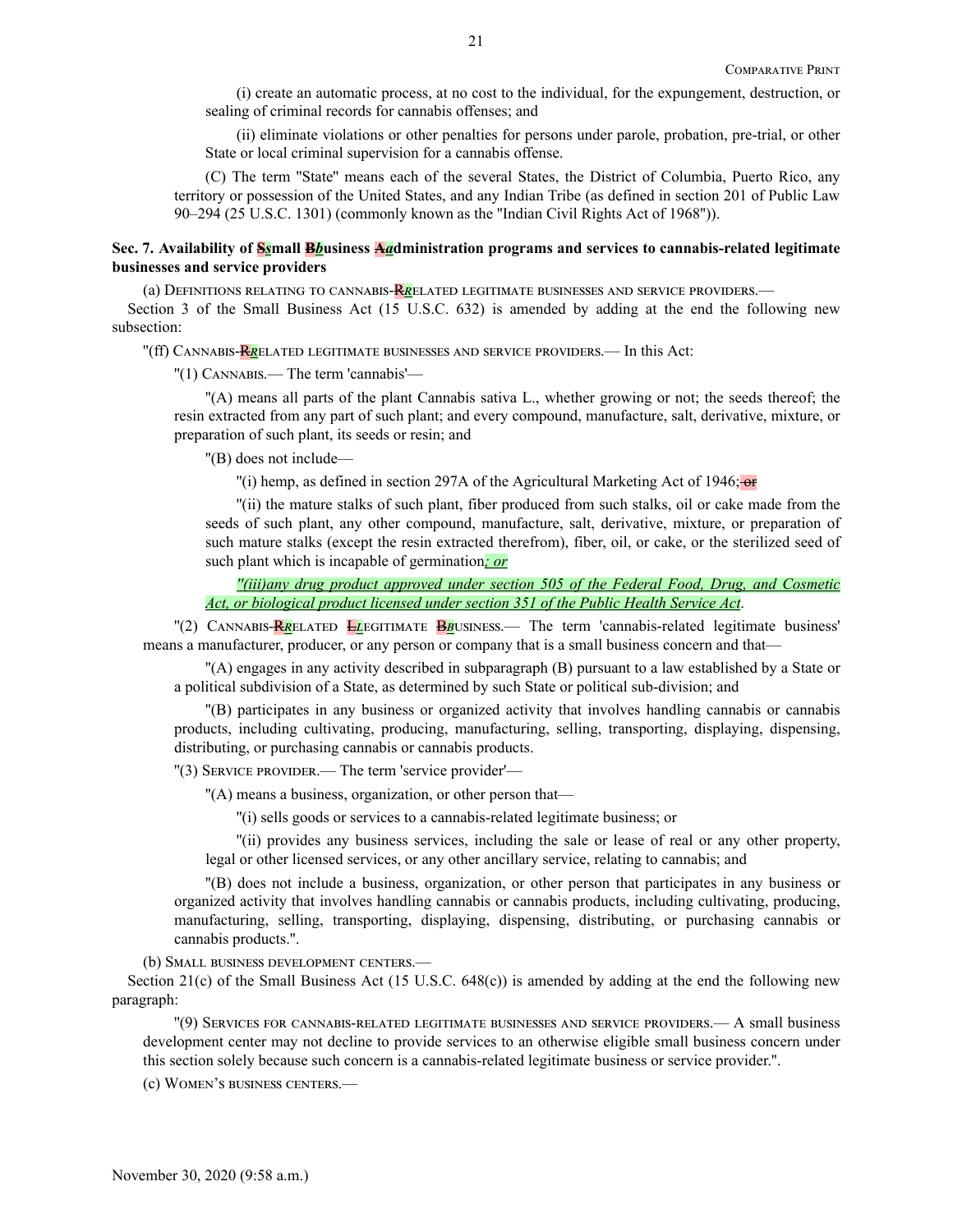Section 29 of the Small Business Act (15 U.S.C. 656) is amended by adding at the end the following new subsection:

''(p) Services for cannabis-R*r*elated legitimate businesses and service providers.— A women's business center may not decline to provide services to an otherwise eligible small business concern under this section solely because such concern is a cannabis-related legitimate business or service provider.''.

(d) SCORE<sub>CORE</sub>.— Section 8(b)(1)(B) of the Small Business Act (15 U.S.C. 637(b)(1)(B)) is amended by adding at the end the following new sentence: ''The head of the SCORE program established under this subparagraph may not decline to provide services to an otherwise eligible small business concern solely because such concern is a cannabis-related legitimate business or service provider.''.

(e) Veteran B*b*usiness O*o*utreach C*c*enters.—

Section 32 of the Small Business Act (15 U.S.C. 657b) is amended by adding at the end the following new subsection:

''(h) Services for cannabis-R*r*elated legitimate businesses and service providers.— A Veteran Business Outreach Center may not decline to provide services to an otherwise eligible small business concern under this section solely because such concern is a cannabis-related legitimate business or service provider.''.

### $(f)$  7(A) LOANS.—

Section 7(a) of the Small Business Act (15 U.S.C. 636(a)) is amended by adding at the end the following new paragraph:

''(36) Loans to cannabis-related legitimate businesses and service providers.— The Administrator may not decline to provide a guarantee for a loan under this subsection to an otherwise eligible small business concern solely because such concern is a cannabis-related legitimate business or service provider.''.

### (g) Disaster loans.—

Section 7(b) of the Small Business Act (15 U.S.C. 636(b)) is amended by inserting after paragraph (15) the following new paragraph:

''(16) Assistance to cannabis-related legitimate businesses and service providers.— The Administrator may not decline to provide assistance under this subsection to an otherwise eligible borrower solely because such borrower is a cannabis-related legitimate business or service provider.''.

(h) Microloans.—

Section 7(m) of the Small Business Act (15 U.S.C. 636(m)) is amended by adding at the end the following new paragraph:

''(14) Assistance to cannabis-related legitimate businesses and service providers.— An eligible intermediary may not decline to provide assistance under this subsection to an otherwise eligible borrower solely because such borrower is a cannabis-related legitimate business or service provider.''.

(i) State or local development company loans.—

Title V of the Small Business Investment Act of 1958 (15 U.S.C. 695 et seq.) is amended by adding at the end the following new section:

## **''Sec. 511. Loans to cannabis-related legitimate businesses and service providers**

The Administrator may not decline to provide a guarantee for a loan under this title to an otherwise eligible State or local development company solely because such State or local development company provides financing to an entity that is a cannabis-related legitimate business or service provider (as defined in section 3(ff) of the Small Business Act).''.

### **Sec. 8. No discrimination in the provision of a federal public benefit on the basis of cannabis**

(a) In general.— No person may be denied any Federal public benefit (as such term is defined in section 401(c) of the Personal Responsibility and Work Opportunity Reconciliation Act of 1996 (8 U.S.C. 1611(c))) on the basis of any use or possession of cannabis, or on the basis of a conviction or adjudication of juvenile delinquency for a cannabis offense, by that person.

(b) Security clearances.— Federal agencies may not use past or present cannabis or marijuana use as criteria for granting, denying, or rescinding a security clearance.

### **Sec. 9. No adverse effect for purposes of the immigration laws**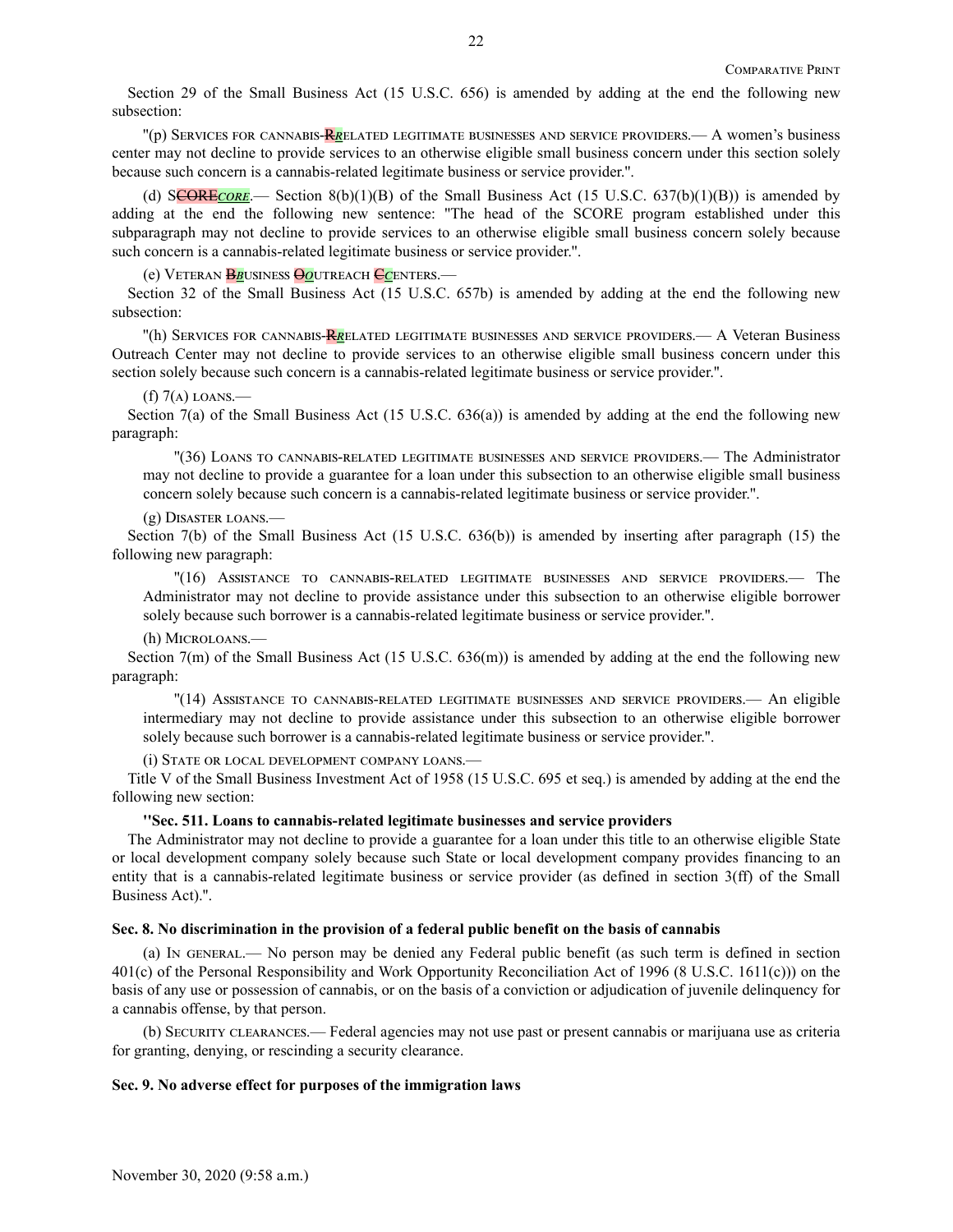(a) In general.— For purposes of the immigration laws (as such term is defined in section 101 of the Immigration and Nationality Act), cannabis may not be considered a controlled substance, and an alien may not be denied any benefit or protection under the immigration laws based on any event, including conduct, a finding, an admission, addiction or abuse, an arrest, a juvenile adjudication, or a conviction, relating to cannabis, regardless of whether the event occurred before, on, or after the effective date of this Act.

(b) Cannabis defined.— The term ''cannabis''—

(1) means all parts of the plant Cannabis sativa L., whether growing or not; the seeds thereof; the resin extracted from any part of such plant; and every compound, manufacture, salt, derivative, mixture, or preparation of such plant, its seeds or resin; and

(2) does not include—

(A) hemp, as defined in section 297A of the Agricultural Marketing Act of 1946;  $\Theta$ 

(B) the mature stalks of such plant, fiber produced from such stalks, oil or cake made from the seeds of such plant, any other compound, manufacture, salt, derivative, mixture, or preparation of such mature stalks (except the resin extracted therefrom), fiber, oil, or cake, or the sterilized seed of such plant which is incapable of germination*; or*

*(C)any drug product approved under section 505 of the Federal Food, Drug, and Cosmetic Act, or biological product licensed under section 351 of the Public Health Service Act*.

(c) Conforming amendments to immigration and nationality act.— The Immigration and Nationality Act (8 U.S.C. 1101 et seq.) is amended—

(1) in section 212(h), by striking "and subparagraph  $(A)(i)(II)$  of such subsection insofar as it relates to a single offense of simple possession of 30 grams or less of marijuana'';

(2) in section  $237(a)(2)(B)(i)$ , by striking "other than a single offense involving possession for one's own use of 30 grams or less of marijuana'';

(3) in section  $101(f)(3)$ , by striking "(except as such paragraph relates to a single offense of simple possession of 30 grams or less of marihuana)'';

(4) in section  $244(c)(2)(A)(iii)(II)$  by striking "except for so much of such paragraph as relates to a single offense of simple possession of 30 grams or less of marijuana'';

(5) in section  $245(h)(2)(B)$  by striking "(except for so much of such paragraph as related to a single offense of simple possession of 30 grams or less of marijuana)'';

(6) in section  $210(c)(2)(B)(ii)(III)$  by striking ", except for so much of such paragraph as relates to a single offense of simple possession of 30 grams or less of marihuana''; and

(7) in section  $245A(d)(2)(B)(ii)(II)$  by striking ", except for so much of such paragraph as relates to a single offense of simple possession of 30 grams or less of marihuana''.

## **Sec. 10. Resentencing and expungement**

(a) Expungement of F*f*ederal cannabis offense convictions for individuals not under a criminal justice sentence.—

(1) In general.— Not later than 1 year after the date of the enactment of this Act, each Federal district shall conduct a comprehensive review and issue an order expunging each conviction or adjudication of juvenile delinquency for a Federal cannabis offense entered by each Federal court in the district before the date of enactment of this Act and on or after May 1, 1971. Each Federal court shall also issue an order expunging any arrests associated with each expunged conviction or adjudication of juvenile delinquency.

(2) Notification.— To the extent practicable, each Federal district shall notify each individual whose arrest, conviction, or adjudication of delinquency has been expunged pursuant to this subsection that their arrest, conviction, or adjudication of juvenile delinquency has been expunged, and the effect of such expungement.

(3) Right to petition court for expungement.— At any point after the date of enactment of this Act, any individual with a prior conviction or adjudication of juvenile delinquency for a Federal cannabis offense, who is not under a criminal justice sentence, may file a motion for expungement. If the expungement of such a conviction or adjudication of juvenile delinquency is required pursuant to this Act, the court shall expunge the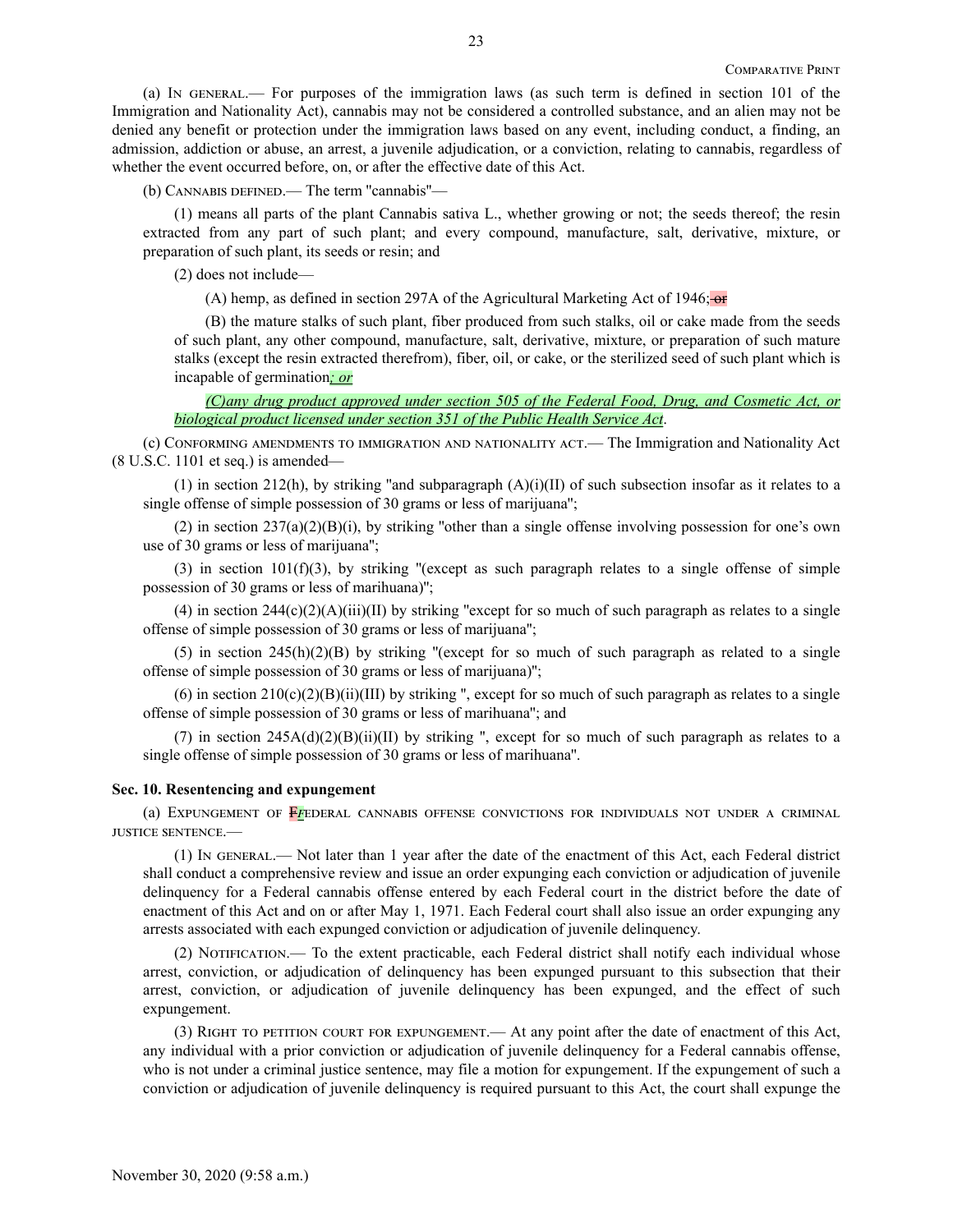conviction or adjudication, and any associated arrests. If the individual is indigent, counsel shall be appointed to represent the individual in any proceedings under this subsection.

(4) Sealed record.— The court shall seal all records related to a conviction or adjudication of juvenile delinquency that has been expunged under this subsection. Such records may only be made available by further order of the court.

(b) Sentencing review for individuals under a criminal justice sentence.—

(1) In general.— For any individual who is under a criminal justice sentence for a Federal cannabis offense, the court that imposed the sentence shall, on motion of the individual, the Director of the Bureau of Prisons, the attorney for the Government, or the court, conduct a sentencing review hearing. If the individual is indigent, counsel shall be appointed to represent the individual in any sentencing review proceedings under this subsection.

(2) Potential reduced resentencing.— After a sentencing hearing under paragraph (1), a court shall—

(A) expunge each conviction or adjudication of juvenile delinquency for a Federal cannabis offense entered by the court before the date of enactment of this Act, and any associated arrest;

(B) vacate the existing sentence or disposition of juvenile delinquency and, if applicable, impose any remaining sentence or disposition of juvenile delinquency on the individual as if this Act, and the amendments made by this Act, were in effect at the time the offense was committed; and

(C) order that all records related to a conviction or adjudication of juvenile delinquency that has been expunged or a sentence or disposition of juvenile delinquency that has been vacated under this Act be sealed and only be made available by further order of the court.

(c) Effect of expungement.— An individual who has had an arrest, a conviction, or juvenile delinquency adjudication expunged under this section—

(1) may treat the arrest, conviction, or adjudication as if it never occurred; and

(2) shall be immune from any civil or criminal penalties related to perjury, false swearing, or false statements, for a failure to disclose such arrest, conviction, or adjudication.

(d) Definitions.— In this section:

(1) The term ''Federal cannabis offense'' means an offense that is no longer punishable pursuant to this Act or the amendments made under this Act.

(2) The term ''expunge'' means, with respect to an arrest, a conviction, or a juvenile delinquency adjudication, the removal of the record of such arrest, conviction, or adjudication from each official index or public record.

(3) The term ''under a criminal justice sentence'' means, with respect to an individual, that the individual is serving a term of probation, parole, supervised release, imprisonment, official detention, pre-release custody, or work release, pursuant to a sentence or disposition of juvenile delinquency imposed on or after the effective date of the Controlled Substances Act (May 1, 1971).

(e) STUDY.— The Comptroller General of the United States, in consultation with the National Institute on Drug Abuse*Secretary of Health and Human Services*, shall conduct a demographic study of individuals convicted of a Federal cannabis offense. Such study shall include information about the age, race, ethnicity, sex, and gender identity of those individuals, the type of community such users dwell in, and such other demographic information as the Comptroller General determines should be included.

(f) Report.— Not later than 2 years after the date of the enactment of this Act, the Comptroller General of the United States shall report to Congress the results of the study conducted under subsection (e).

## **Sec. 11. References in existing law to marijuana or marihuana**

Wherever, in the statutes of the United States or in the rulings, regulations, or interpretations of various administrative bureaus and agencies of the United States—

(1) there appears or may appear the term ''marihuana'' or ''marijuana'', that term shall be struck and the term ''cannabis'' shall be inserted; and

(2) there appears or may appear the term ''Marihuana'' or ''Marijuana'', that term shall be struck and the term ''Cannabis'' shall be inserted.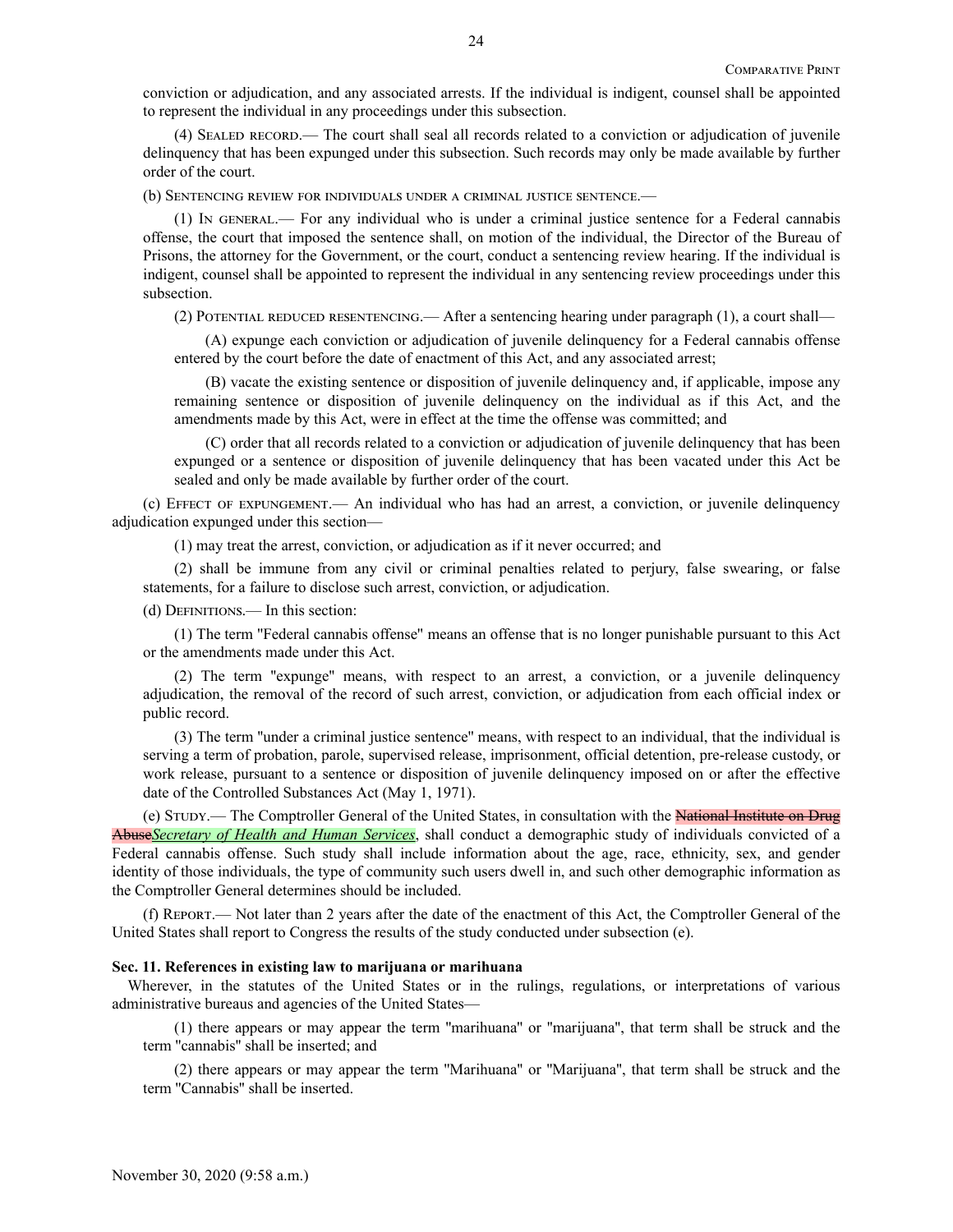### **Sec. 12. Severability**

If any provision of this Act or an amendment made by this Act, or any application of such provision to any person or circumstance, is held to be unconstitutional, the remainder of this Act, the amendments made by this Act, and the application of this Act and the amendments made by this Act to any other person or circumstance shall not be affected.

### **Sec. 13. Cannabis offense defined**

For purposes of this Act, the term "cannabis offense" means a criminal offense related to cannabis—

(1) that, under Federal law, is no longer punishable pursuant to this Act or the amendments made under this Act; or

(2) that, under State law, is no longer an offense or that was designated a lesser offense or for which the penalty was reduced under State law pursuant to or following the adoption of a State law authorizing the sale or use of cannabis.

### **Sec. 14. Rulemaking**

Unless otherwise provided in this Act, not later than 1 year after the date of enactment of this Act, the Department of the Treasury, the Department of Justice, and the Small Business Administration shall issue or amend any rules, standard operating procedures, and other legal or policy guidance necessary to carry out implementation of this Act. After the 1-year period, any publicly issued sub-regulatory guidance, including any compliance guides, manuals, advisories and notices, may not be issued without 60-day notice to appropriate congressional committees. Notice shall include a description and justification for additional guidance.

## **Sec. 15. Societal impact of marijuana legalization study**

The Comptroller General of the United States shall, not later than 2 years after the date of enactment of this Act, provide to Congress a study that addresses the societal impact of the legalization of recreational cannabis by States, including—

- (1) sick days reported to employers;
- (2) workers compensations claims;
- (3) tax revenue remitted to States resulting from legal marijuana sales;
- (4) changes in government spending related to enforcement actions and court proceedings;
- (5) Federal welfare assistance applications;
- (6) rate of arrests related to methamphetamine possession;
- (7) hospitalization rates related to methamphetamine and narcotics use;
- (8) uses of marijuana and its byproducts for medical purposes;
- (9) arrest rates of individuals driving under the influence or driving while intoxicated by marijuana;*:\*
- (10) traffic-related deaths and injuries where the driver is impaired by marijuana;
- (11) arrest of minors for marijuana-related charges;
- (12) violent crime rates;
- (13) school suspensions, expulsions, and law enforcement referrals that are marijuana-related;
- (14) high school dropout rates;
- (15) changes in district-wide and State-wide standardized test scores;
- (16) marijuana-related hospital admissions and poison control calls;

(17) marijuana-related juvenile admittances into substance rehabilitation facilities and mental health clinics;

- (18) diversion of marijuana into neighboring States and drug seizures in neighboring States;
- (19) marijuana plants grown on public lands in contravention to Federal and State laws; and
- (20) court filings under a State's organized crime statutes.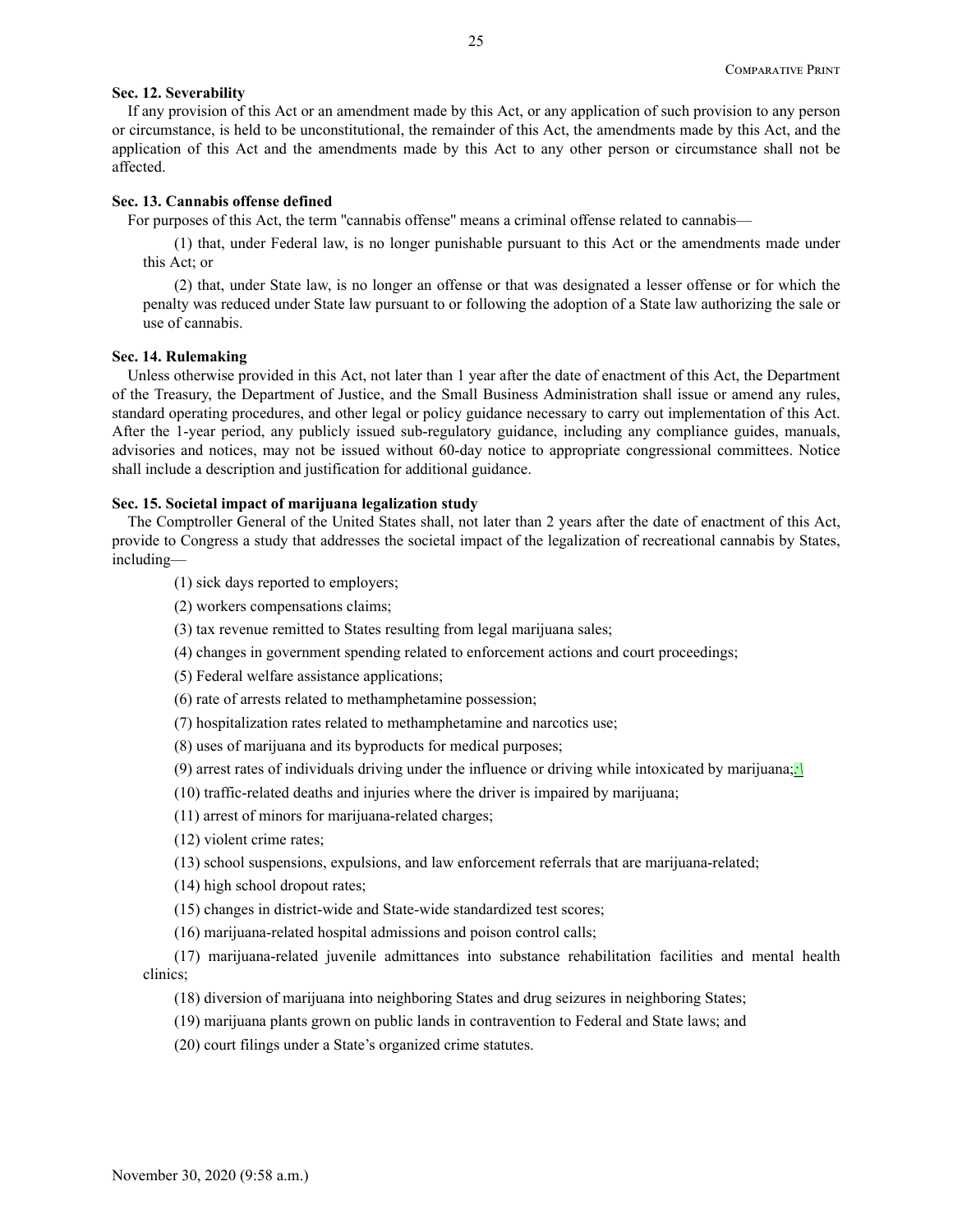### **Sec. 5. Creation of Opportunity Trust Fund and imposition of tax on cannabis products** \*

### (a) Trust Fund.

(1) Establishment.— Subchapter A of chapter 98 of the Internal Revenue Code of 1986 is amended by adding at the end the following new section:

### **''Sec. 9512. Opportunity trust fund**

"(a) CREATION OF TRUST FUND. There is established in the Treasury of the United States a trust fund to be known as the 'Opportunity Trust Fund' (referred to in this section as the 'Trust Fund'), consisting of such amounts as may be appropriated or credited to such fund as provided in this section or section 9602(b).

''(b) Transfers to Trust Fund.— There are hereby appropriated to the Trust Fund amounts equivalent to the net revenues received in the Treasury from the tax imposed by section 5701(h).

''(c) Expenditures.— Amounts in the Trust Fund shall be available, without further appropriation, only as follows:

''(1) 50 percent to the Attorney General to carry out section 3052(a) of part OO of the Omnibus Crime Control and Safe Streets Act of 1968.

''(2) 10 percent to the Attorney General to carry out section 3052(b) of part OO of the Omnibus Crime Control and Safe Streets Act of 1968.

''(3) 20 percent to the Administrator of the Small Business Administration to carry out section 6(b)(1) of the Marijuana Opportunity Reinvestment and Expungement Act of 2019.

''(4) 20 percent to the Administrator of the Small Business Administration to carry out section 6(b)(2) of the Marijuana Opportunity Reinvestment and Expungement Act of 2019.''.

 $(2)$  CLERICAL AMENDMENT. The table of sections for subchapter A of chapter 98 of such Code is amended by adding at the end the following new item:

### ''Sec. 9512. Opportunity trust fund.''.

#### (b) IMPOSITION OF TAX.

(1) In general.— Section 5701 of the Internal Revenue Code of 1986 is amended by redesignating subsection (h) as subsection (i) and by inserting after subsection  $(g)$  the following new subsection:

''(h) Cannabis products.— On cannabis products, manufactured in or imported into the United States, there shall be imposed a tax equal to 5 percent of the price for which sold.".

(2) CANNABIS PRODUCT DEFINED.— Section 5702 of such Code is amended by adding at the end the following new subsection:

"(G) CANNABIS PRODUCT.

''(1) In general.— Except as provided in paragraph (2), the term 'cannabis product' means any cannabis or any article which contains cannabis or any derivative thereof.

''(2) Exception.— The term 'cannabis product' shall not include any medicine or drug that is a prescribed drug (as such term is defined in section 213(d)(3)).

''(3) Cannabis.— The term 'cannabis'—

''(A) means all parts of the plant Cannabis sativa L., whether growing or not; the seeds thereof; the resin extracted from any part of such plant; and every compound, manufacture, salt, derivative, mixture, or preparation of such plant, its seeds or resin; and

''(B) does not include—

''(i) hemp, as defined in section 297A of the Agricultural Marketing Act of 1946; or

''(ii) the mature stalks of such plant, fiber produced from such stalks, oil or cake made from the seeds of such plant, any other compound, manufacture, salt, derivative, mixture, or preparation of such mature stalks (except the resin extracted therefrom), fiber, oil, or cake, or the sterilized seed of such plant which is incapable of germination.''.